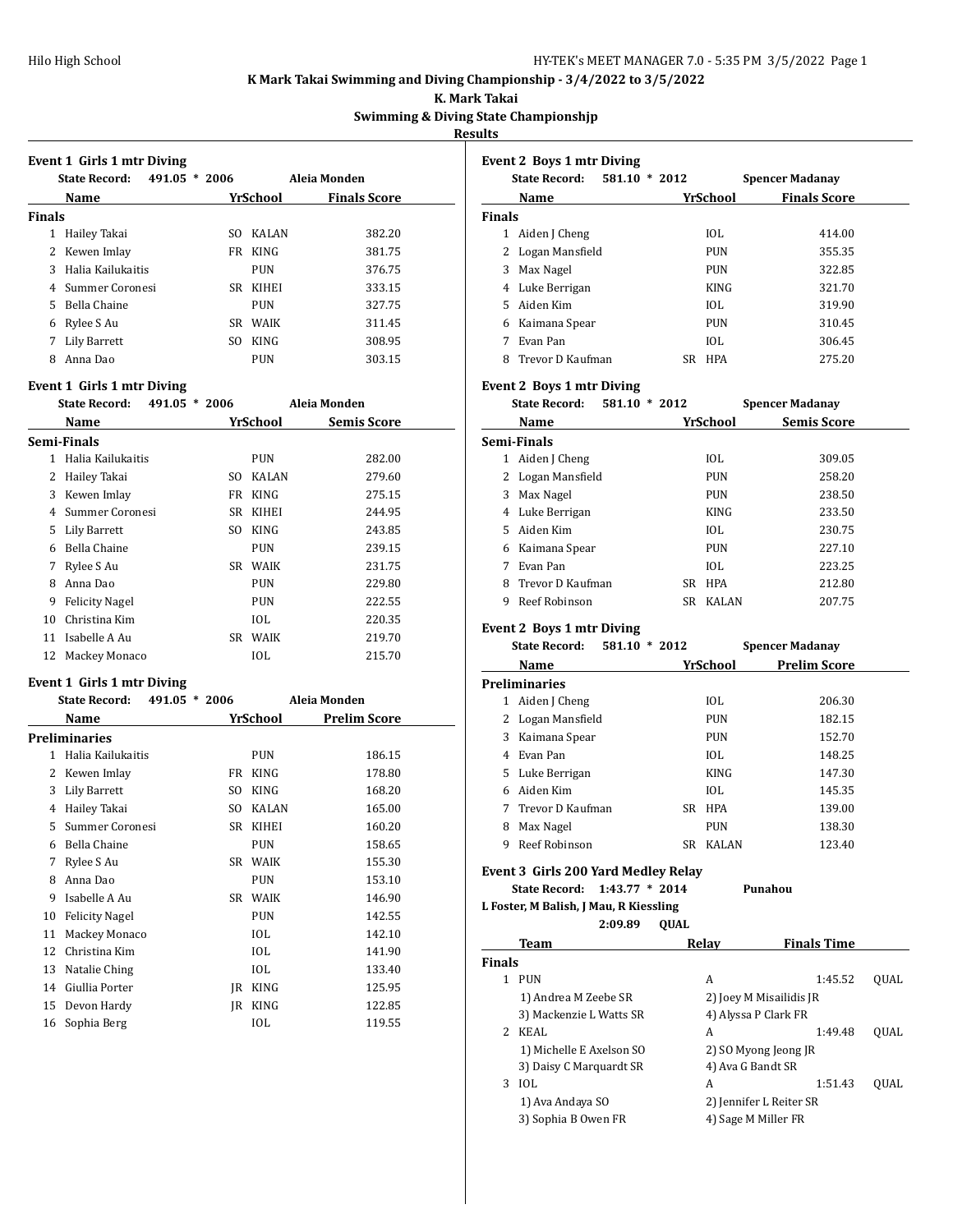**K. Mark Takai**

## **Swimming & Diving State Championshjp**

**Results**

|   |                                                  |                                                  |                    |      | Results       |                                           |      |                              |                           |      |
|---|--------------------------------------------------|--------------------------------------------------|--------------------|------|---------------|-------------------------------------------|------|------------------------------|---------------------------|------|
|   | Finals  (Event 3 Girls 200 Yard Medley Relay)    |                                                  |                    |      |               | 12 KSH                                    |      | A                            | 2:00.97                   | QUAL |
|   | Team                                             | Relay                                            | <b>Finals Time</b> |      |               | 1) Kacelyn Kubojiri SR                    |      | 2) Oliliu Wise FR            |                           |      |
|   | 4 MILI                                           | A                                                | 1:52.49            | QUAL |               | 3) Ka'iulani L Rocha JR                   |      | 4) Mia Polloi FR             |                           |      |
|   | 1) Kyla M Ellison SO                             | 2) Katrina Y King SR                             |                    |      |               | 13 WAIK                                   |      | A                            | 2:01.12                   | QUAL |
|   | 3) Belise A Swartwood SO                         | 4) Skylar L Kaneshiro SO                         |                    |      |               | 1) Serena L Camarillo SR                  |      | 2) La'akea G Nakoa-Oness JR  |                           |      |
|   | 5 KALA                                           | A                                                | 1:52.65            | QUAL |               | 3) Courtney H Kim JR                      |      | 4) Akemi O Tominaga SR       |                           |      |
|   | 1) Paige A Heiken SO                             | 2) Kristen S Tanaka SR                           |                    |      |               | 14 HPA                                    |      | A                            | 2:01.75                   | QUAL |
|   | 3) Tehani L Kong JR                              | 4) Mia C Campora SR                              |                    |      |               | 1) Maile Imonen FR                        |      | 2) Ariana K Hudgins SO       |                           |      |
|   | 6 LJA                                            | A                                                | 1:54.76            | QUAL |               | 3) Phoebe Wyatt SR                        |      | 4) Sophia G Jordan FR        |                           |      |
|   | 1) Catie E Ferandin JR                           | 2) Lana K Ravelo SR                              |                    |      |               | 15 KALAN                                  |      | A                            | 2:02.42                   | QUAL |
|   | 3) Anna Mehnert JR                               | 4) Emery E Dill FR                               |                    |      |               | 1) Abigayle Vendiola JR                   |      | 2) Hanabi Oseto FR           |                           |      |
|   | 7 KSK                                            | A                                                | 1:55.33            | QUAL |               | 3) Cienna Toyofuku SR                     |      | 4) Hailey Takai SO           |                           |      |
|   | 1) Tea Brandon SO                                | 2) Jada Lee FR                                   |                    |      |               | 16 KING                                   |      | A                            | 2:03.94                   | QUAL |
|   | 3) Charlie Ann Limasa JR                         | 4) Malie Nee JR                                  |                    |      |               | 1) Lily Barrett SO                        |      | 2) Nicole Riemenschneider SO |                           |      |
|   | 8 MOA                                            | А                                                | 1:56.14            | QUAL |               | 3) Li'a L Vanderpoel SR                   |      | 4) Heather Pease SR          |                           |      |
|   | 1) Hannah Hudson SR                              | 2) Jordana Jeremiah JR                           |                    |      |               | 17 HILO                                   |      | A                            | 2:04.22                   | QUAL |
|   | 3) Tehani Kealoha JR                             | 4) Lila L Butcher SO                             |                    |      |               | 1) Keona Matsui SR                        |      | 2) Lily H Hubbard FR         |                           |      |
|   |                                                  |                                                  |                    |      |               | 3) Lucia J Parisi JR                      |      | 4) Maya C Oishi SR           |                           |      |
|   | Event 3 Girls 200 Yard Medley Relay              |                                                  |                    |      |               | 18 MAUI                                   |      | A                            | 2:04.62                   | QUAL |
|   | State Record: 1:43.77 * 2014                     | Punahou                                          |                    |      |               | 1) Tea J Jimenez FR                       |      | 2) Charie D Salacup JR       |                           |      |
|   | L Foster, M Balish, J Mau, R Kiessling           |                                                  |                    |      |               | 3) Kyra C Ong SR                          |      | 4) Kaysa C Ong FR            |                           |      |
|   | 2:09.89<br><b>QUAL</b>                           |                                                  |                    |      |               | 19 CAMP                                   |      | A                            | 2:04.68                   | QUAL |
|   | Team                                             | Relav                                            | <b>Prelim Time</b> |      |               | 1) Tia S Kenessey JR                      |      | 2) Kaylani L Pascua JR       |                           |      |
|   | <b>Preliminaries</b>                             |                                                  |                    |      |               | 3) Christie Jiang SR                      |      | 4) Melissa C Guevarra JR     |                           |      |
|   | 1 PUN                                            | A                                                | 1:49.59            | QUAL | 20 IS         |                                           |      | A                            | 2:05.64                   | QUAL |
|   | 1) Andrea M Zeebe SR                             | 2) Colette L Jones SR                            |                    |      |               | 1) Kiani Ortiz SO                         |      | 2) Taimana E Kjeldsen FR     |                           |      |
|   | 3) Mackenzie L Watts SR                          | 4) Reina K Lileikis SO                           |                    |      |               | 3) Chloe O Inouye SO                      |      | 4) Isabella Bivens SO        |                           |      |
|   | 2 KEAL                                           | A                                                | 1:49.92            | QUAL |               | 21 SHA                                    |      | A                            | 2:08.06                   | QUAL |
|   | 1) Michelle E Axelson SO                         | 2) SO Myong Jeong JR                             |                    |      |               |                                           |      |                              |                           |      |
|   | 3) Daisy C Marquardt SR                          | 4) Ava G Bandt SR                                |                    |      |               | 1) Aarin A Mabe JR                        |      | 2) Keira C Iwamoto SO        |                           |      |
|   | 3 IOL                                            | А                                                | 1:51.78            | QUAL |               | 3) Gigi K Hioki JR<br>--- MPI             |      | 4) Aureanna Vendiola FR<br>A |                           |      |
|   | 1) Ava Andaya SO                                 | 2) Jennifer L Reiter SR                          |                    |      |               |                                           |      |                              | DQ                        |      |
|   | 3) Sophia B Owen FR                              | 4) Sage M Miller FR                              |                    |      |               | Early take-off swimmer #2                 |      |                              |                           |      |
|   | 4 MILI                                           | A                                                | 1:52.70            | QUAL |               | 1) Maya DeGuzman SO                       |      | 2) Kendall Clark SO          |                           |      |
|   |                                                  |                                                  |                    |      |               | 3) Kamaile T Palaualelo JR                |      | 4) Elilai Petko JR           |                           |      |
|   | 1) Kyla M Ellison SO<br>3) Belise A Swartwood SO | 2) Katrina Y King SR<br>4) Skylar L Kaneshiro SO |                    |      |               | <b>Event 4 Boys 200 Yard Medley Relay</b> |      |                              |                           |      |
|   | *5 KALA                                          | A                                                | 1:54.21            |      |               | State Record: 1:31.60 * 2019              |      |                              | Kamehameha Schools Kapala |      |
|   |                                                  | 2) Kristen S Tanaka SR                           |                    | QUAL |               | D Alejado, A Horner, K Sawai, N Copp      |      |                              |                           |      |
|   | 1) Paige A Heiken SO                             |                                                  |                    |      |               | 1:58.29                                   | QUAL |                              |                           |      |
|   | 3) Tehani L Kong JR                              | 4) Mia C Campora SR                              |                    |      |               | <b>Team</b>                               |      | Relay                        | <b>Finals Time</b>        |      |
|   | *5 LJA                                           | A                                                | 1:54.21            | QUAL | <b>Finals</b> |                                           |      |                              |                           |      |
|   | 1) Catie E Ferandin JR                           | 2) Lana K Ravelo SR                              |                    |      |               | 1 IOL                                     |      | A                            | 1:36.60                   | QUAL |
|   | 3) Anna Mehnert JR                               | 4) Emery E Dill FR                               |                    |      |               | 1) Evan Wong SO                           |      | 2) L.T T Stancil SO          |                           |      |
|   | 7 KSK                                            | A                                                | 1:55.00            | QUAL |               | 3) Tobey R Yuen SO                        |      | 4) Finn Arrillaga FR         |                           |      |
|   | 1) Tea Brandon SO                                | 2) Jada Lee FR                                   |                    |      |               | 2 KALA                                    |      |                              |                           |      |
|   | 3) Charlie Ann Limasa JR                         | 4) Malie Nee JR                                  |                    |      |               |                                           |      | A                            | 1:38.38                   | QUAL |
| 8 | MOA                                              | А                                                | 1:55.19            | QUAL |               | 1) Zack West SR                           |      | 2) Tristan A Regula SO       |                           |      |
|   | 1) Hannah Hudson SR                              | 2) Jordana Jeremiah JR                           |                    |      |               | 3) Luca Courteau JR                       |      | 4) Alexander M Lerner SO     |                           |      |
|   | 3) Tehani Kealoha JR                             | 4) Lila L Butcher SO                             |                    |      |               | 3 KSK                                     |      | A                            | 1:39.19                   | QUAL |
|   | 9 MPA                                            | А                                                | 1:59.05            | QUAL |               | 1) Dustin Kealoha JR                      |      | 2) Nash Brandon SR           |                           |      |
|   | 1) Zoe A Gonzales SR                             | 2) Mia Merrill JR                                |                    |      |               | 3) Jake Lee JR                            |      | 4) Daniel Ontai JR           |                           |      |
|   | 3) Yuna Lee JR                                   | 4) Danna P Hernandez SO                          |                    |      |               | 4 PUN                                     |      | A                            | 1:39.27                   | QUAL |
|   | 10 BALD                                          | A                                                | 2:00.24            | QUAL |               | 1) Connor S Davidson SO                   |      | 2) Tommy A King SR           |                           |      |
|   | 1) Ava Castillo                                  | 2) Keanna L Campbell SR                          |                    |      |               | 3) Ken Nakatsu SR                         |      | 4) Masa J Yara SR            |                           |      |
|   | 3) Mikela De Aguiar                              | 4) Lexie Castillo                                |                    |      |               | 5 MILI                                    |      | A                            | 1:39.91                   | QUAL |
|   | 11 ROOS                                          | A                                                | 2:00.51            | QUAL |               | 1) Julian Seale JR                        |      | 2) Blaise A Swartwood SR     |                           |      |
|   | 1) Neve A Dagdagan JR                            | 2) Clara Lee SR                                  |                    |      |               | 3) Caden J Sato SR                        |      | 4) Jalen T Lum SR            |                           |      |
|   | 3) Jayzlyn N Tomisa FR                           | 4) Malia K Lauret FR                             |                    |      |               |                                           |      |                              |                           |      |
|   |                                                  |                                                  |                    |      |               |                                           |      |                              |                           |      |
|   |                                                  |                                                  |                    |      |               |                                           |      |                              |                           |      |

| lts    |                                          |                              |      |
|--------|------------------------------------------|------------------------------|------|
| 12     | KSH                                      | A<br>2:00.97                 | QUAL |
|        | 1) Kacelyn Kubojiri SR                   | 2) Oliliu Wise FR            |      |
|        | 3) Ka'iulani L Rocha JR                  | 4) Mia Polloi FR             |      |
| 13     | WAIK                                     | A<br>2:01.12                 | QUAL |
|        | 1) Serena L Camarillo SR                 | 2) La'akea G Nakoa-Oness JR  |      |
|        | 3) Courtney H Kim JR                     | 4) Akemi O Tominaga SR       |      |
| 14     | HPA                                      | A<br>2:01.75                 | QUAL |
|        | 1) Maile Imonen FR                       | 2) Ariana K Hudgins SO       |      |
|        | 3) Phoebe Wyatt SR                       | 4) Sophia G Jordan FR        |      |
| 15     | <b>KALAN</b>                             | A<br>2:02.42                 | QUAL |
|        | 1) Abigayle Vendiola JR                  | 2) Hanabi Oseto FR           |      |
|        | 3) Cienna Toyofuku SR                    | 4) Hailey Takai SO           |      |
| 16     | KING                                     | А<br>2:03.94                 | QUAL |
|        | 1) Lily Barrett SO                       | 2) Nicole Riemenschneider SO |      |
|        | 3) Li'a L Vanderpoel SR                  | 4) Heather Pease SR          |      |
| 17     | HILO                                     | A<br>2:04.22                 | QUAL |
|        | 1) Keona Matsui SR                       | 2) Lily H Hubbard FR         |      |
|        | 3) Lucia J Parisi JR                     | 4) Maya C Oishi SR           |      |
| 18     | MAUI                                     | A<br>2:04.62                 | QUAL |
|        | 1) Tea J Jimenez FR                      | 2) Charie D Salacup JR       |      |
|        | 3) Kyra C Ong SR                         | 4) Kaysa C Ong FR            |      |
| 19     | CAMP                                     | A<br>2:04.68                 | QUAL |
|        | 1) Tia S Kenessey JR                     | 2) Kaylani L Pascua JR       |      |
|        | 3) Christie Jiang SR                     | 4) Melissa C Guevarra JR     |      |
| 20     | IS.                                      | A<br>2:05.64                 | QUAL |
|        | 1) Kiani Ortiz SO                        | 2) Taimana E Kjeldsen FR     |      |
|        | 3) Chloe O Inouye SO                     | 4) Isabella Bivens SO        |      |
| 21     | SHA                                      | A<br>2:08.06                 | QUAL |
|        | 1) Aarin A Mabe JR                       | 2) Keira C Iwamoto SO        |      |
|        | 3) Gigi K Hioki JR                       | 4) Aureanna Vendiola FR      |      |
|        | MPI                                      | DQ<br>A                      |      |
|        | Early take-off swimmer #2                |                              |      |
|        | 1) Maya DeGuzman SO                      | 2) Kendall Clark SO          |      |
|        | 3) Kamaile T Palaualelo JR               | 4) Elilai Petko JR           |      |
|        | Event 4 Boys 200 Yard Medley Relay       |                              |      |
|        | <b>State Record:</b><br>$1:31.60 * 2019$ | Kamehameha Schools Kapalam   |      |
|        | D Alejado, A Horner, K Sawai, N Copp     |                              |      |
|        | 1:58.29<br>QUAL                          |                              |      |
|        | Team                                     | <u>Finals Time</u><br>Relay  |      |
| Finals |                                          |                              |      |
|        | 1 IOL                                    | A<br>1:36.60                 | QUAL |
|        | 1) Evan Wong SO                          | 2) L.T T Stancil SO          |      |
|        | 3) Tobey R Yuen SO                       | 4) Finn Arrillaga FR         |      |
|        | 2 KALA                                   | A<br>1:38.38                 | QUAL |
|        | 1) Zack West SR                          | 2) Tristan A Regula SO       |      |
|        | 3) Luca Courteau JR                      | 4) Alexander M Lerner SO     |      |
|        | 3 KSK                                    | А<br>1:39.19                 | QUAL |
|        | 1) Dustin Kealoha JR                     | 2) Nash Brandon SR           |      |
|        | 3) Jake Lee JR                           | 4) Daniel Ontai JR           |      |
|        | 4 PUN                                    | A<br>1:39.27                 | QUAL |
|        | 1) Connor S Davidson SO                  | 2) Tommy A King SR           |      |
|        | 3) Ken Nakatsu SR                        | 4) Masa J Yara SR            |      |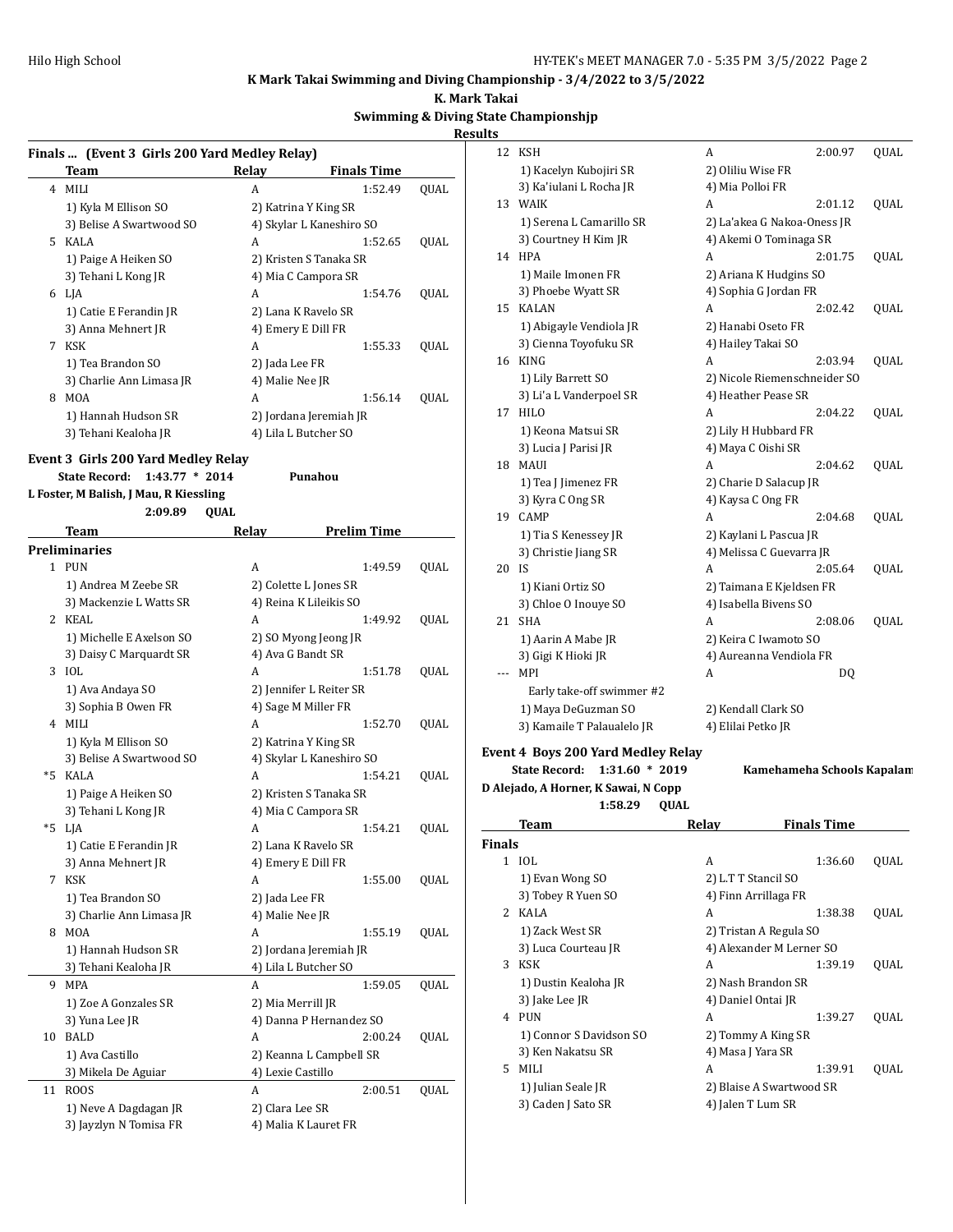**K. Mark Takai**

|                | <b>Swimming &amp; Diving State Championship</b> |  |  |  |  |  |
|----------------|-------------------------------------------------|--|--|--|--|--|
| <b>Results</b> |                                                 |  |  |  |  |  |
|                |                                                 |  |  |  |  |  |

| Finals  (Event 4 Boys 200 Yard Medley Relay) |                                           |                                    |      |  |  |  |
|----------------------------------------------|-------------------------------------------|------------------------------------|------|--|--|--|
|                                              | Team                                      | Relay<br><b>Finals Time</b>        |      |  |  |  |
|                                              | 6 KEAL                                    | 1:40.01<br>A                       | QUAL |  |  |  |
|                                              | 1) Nolan J Morton JR                      | 2) Connor Aparicio-Bill SR         |      |  |  |  |
|                                              | 3) Finnegan O Morton SR                   | 4) Aiden D Ankrum JR               |      |  |  |  |
|                                              | 7 MPI                                     | 1:41.85<br>A                       | QUAL |  |  |  |
|                                              | 1) Taro T Tsuji JR                        | 2) Kahikinaokala S Kukea-Shultz SI |      |  |  |  |
|                                              | 3) Aiden M Morris SR                      | 4) Randy R Fukui JR                |      |  |  |  |
|                                              | 8 BALD                                    | A<br>1:45.45                       | QUAL |  |  |  |
|                                              | 1) Carl Vincent McNabb SR                 | 2) Ken T Yamashiro JR              |      |  |  |  |
|                                              | 3) Andrew D Alonso JR                     | 4) Matt Takakura                   |      |  |  |  |
|                                              | <b>Event 4 Boys 200 Yard Medley Relay</b> |                                    |      |  |  |  |
|                                              | <b>State Record:</b><br>$1:31.60 * 2019$  | Kamehameha Schools Kapalam         |      |  |  |  |
|                                              | D Alejado, A Horner, K Sawai, N Copp      |                                    |      |  |  |  |
|                                              | 1:58.29<br>QUAL                           |                                    |      |  |  |  |
|                                              | Team                                      | <b>Relay</b><br><b>Prelim Time</b> |      |  |  |  |
|                                              | <b>Preliminaries</b>                      |                                    |      |  |  |  |
|                                              | 1 IOL                                     | A<br>1:37.66                       | QUAL |  |  |  |
|                                              | 1) Evan Wong SO                           | 2) L.T T Stancil SO                |      |  |  |  |
|                                              | 3) Tobey R Yuen SO                        | 4) Stone R Miller JR               |      |  |  |  |
|                                              | 2 PUN                                     | A<br>1:39.81                       | QUAL |  |  |  |
|                                              | 1) Connor S Davidson SO                   | 2) Tommy A King SR                 |      |  |  |  |
|                                              | 3) Gabriel D Canevari SO                  | 4) Masa J Yara SR                  |      |  |  |  |
|                                              | 3 KALA                                    | A<br>1:39.84                       | QUAL |  |  |  |
|                                              | 1) Zack West SR                           | 2) Tristan A Regula SO             |      |  |  |  |
|                                              | 3) Luca Courteau JR                       | 4) Alexander M Lerner SO           |      |  |  |  |
|                                              | 4 KSK                                     | A<br>1:39.87                       | QUAL |  |  |  |
|                                              | 1) Dustin Kealoha JR                      | 2) Nash Brandon SR                 |      |  |  |  |
|                                              | 3) Jake Lee JR                            | 4) Daniel Ontai JR                 |      |  |  |  |
|                                              | 5 KEAL                                    | A<br>1:40.09                       | QUAL |  |  |  |
|                                              | 1) Nolan J Morton JR                      | 2) Connor Aparicio-Bill SR         |      |  |  |  |
|                                              | 3) Finnegan O Morton SR                   | 4) Aiden D Ankrum JR               |      |  |  |  |
|                                              | 6 MILI                                    | A<br>1:40.37                       | QUAL |  |  |  |
|                                              | 1) Julian Seale JR                        | 2) Blaise A Swartwood SR           |      |  |  |  |
|                                              | 3) Caden J Sato SR                        | 4) Jalen T Lum SR                  |      |  |  |  |
|                                              | 7 MPI                                     | A<br>1:42.42                       | QUAL |  |  |  |
|                                              | 1) Taro T Tsuji JR                        | 2) Kahikinaokala S Kukea-Shultz SI |      |  |  |  |
|                                              | 3) Aiden M Morris SR                      | 4) Randy R Fukui JR                |      |  |  |  |
| 8                                            | BALD                                      | A<br>1:44.57                       | QUAL |  |  |  |
|                                              | 1) Carl Vincent McNabb SR                 | 2) Ken T Yamashiro JR              |      |  |  |  |
|                                              | 3) Andrew D Alonso JR                     | 4) Matt Takakura                   |      |  |  |  |
| 9                                            | <b>KING</b>                               | A<br>1:44.81                       | QUAL |  |  |  |
|                                              | 1) Reese Williams SO                      | 2) Edwin C Barrett SR              |      |  |  |  |
|                                              | 3) Camden R Eyre SR                       | 4) Coby Kaplan JR                  |      |  |  |  |
|                                              | 10 KAPAA                                  | 1:46.49<br>A                       | QUAL |  |  |  |
|                                              | 1) Ian Raquel JR                          | 2) Tyler Tanaka SR                 |      |  |  |  |
| 11                                           | 3) Daniel Kitch-Simpson JR<br><b>KHS</b>  | 4) Braden Chang SR<br>A<br>1:46.63 | QUAL |  |  |  |
|                                              | 1) Jacob Rich JR                          | 2) Kailash Letman SR               |      |  |  |  |
|                                              | 3) Kai Mottley SR                         | 4) Talen Koerte SO                 |      |  |  |  |
| 12                                           | KALAN                                     | A<br>1:46.72                       | QUAL |  |  |  |
|                                              | 1) Otoyu Homma FR                         | 2) Riki Watanabe SR                |      |  |  |  |
|                                              | 3) Taiga Sakai JR                         | 4) Andrew Lee JR                   |      |  |  |  |
| 13                                           | LUNA                                      | A<br>1:47.36                       | QUAL |  |  |  |
|                                              | 1) Maxx Cherry SR                         | 2) Ryunosuke Hattori SR            |      |  |  |  |
|                                              | 3) Maison Alexander JR                    | 4) Jake A McGill FR                |      |  |  |  |
|                                              |                                           |                                    |      |  |  |  |

| 14 | MPA                     | A                        | 1:47.77 | QUAL |  |  |  |  |
|----|-------------------------|--------------------------|---------|------|--|--|--|--|
|    | 1) Renner T Chumley FR  | 2) Legend K Storer SO    |         |      |  |  |  |  |
|    | 3) Noah K Caiserman FR  | 4) Carter J Bozich SO    |         |      |  |  |  |  |
| 15 | MS                      | A                        | 1:48.47 | QUAL |  |  |  |  |
|    | 1) Kai k Aus SO         | 2) Dominic t Bruyere FR  |         |      |  |  |  |  |
|    | 3) Bruno p Bruyere FR   | 4) Jake K Onoye FR       |         |      |  |  |  |  |
| 16 | <b>HPA</b>              | A                        | 1:48.48 | OUAL |  |  |  |  |
|    | 1) Mickey V Petras      | 2) Sean K Weyrick JR     |         |      |  |  |  |  |
|    | 3) Ben Wyatt SO         | 4) Joao M.A. Ribeiro JR  |         |      |  |  |  |  |
| 17 | <b>CAMP</b>             | A                        | 1:53.38 | QUAL |  |  |  |  |
|    | 1) Payton T Kenessey FR | 2) Kai L Kennedy JR      |         |      |  |  |  |  |
|    | 3) Raphael T Lamug SR   | 4) Mason T Lopez SR      |         |      |  |  |  |  |
| 18 | <b>HBA</b>              | A                        | 1:55.13 | QUAL |  |  |  |  |
|    | 1) Landen K Otaka JR    | 2) Quintin i Cummings FR |         |      |  |  |  |  |
|    | 3) Gino i Caruso III JR | 4) Derrick H Djou SR     |         |      |  |  |  |  |
|    |                         |                          |         |      |  |  |  |  |

# **Event 5 Girls 200 Yard Freestyle**

| State Record: 1:47.14 * 2014 |         |      | Jasmine Mau |
|------------------------------|---------|------|-------------|
|                              | 2:06.89 | OUAL |             |

|               | Name             |     | YrSchool   | <b>Finals Time</b> |             |
|---------------|------------------|-----|------------|--------------------|-------------|
| <b>Finals</b> |                  |     |            |                    |             |
| 1             | Kai S Flanagan   |     | IR PUN     | 1:51.57            | OUAL        |
|               | Gigi K Hioki     |     | IR SHA     | 1:52.96            | <b>OUAL</b> |
| 3             | Helena Colletta  |     | IR SH      | 1:56.67            | <b>OUAL</b> |
| 4             | Kamaira Silva    |     | JR KHS     | 1:59.10            | <b>OUAL</b> |
| 5.            | Jayden K Hall    | IR  | KEAL       | 1:59.61            | <b>OUAL</b> |
| 6             | Kayley Hudson    | FR. | MOA        | 1:59.64            | <b>OUAL</b> |
|               | Jordyn Nishimura | IR  | KSK        | 2:00.50            | <b>OUAL</b> |
|               | Haylie K Kaichi  | FR  | <b>PUN</b> | 2:02.09            | <b>OUAL</b> |

#### **Event 5 Girls 200 Yard Freestyle**

| $N = 0$                      |              | $V_{\text{eff}}$ cahaal | Daolim Ti          |
|------------------------------|--------------|-------------------------|--------------------|
|                              | 2:06.89 OUAL |                         |                    |
| State Record: 1:47.14 * 2014 |              |                         | <b>Iasmine Mau</b> |

| Name |    |                      | YrSchool       | Prelim Time  |         |             |
|------|----|----------------------|----------------|--------------|---------|-------------|
|      |    | <b>Preliminaries</b> |                |              |         |             |
|      | 1  | Kai S Flanagan       | IR             | <b>PUN</b>   | 1:52.95 | QUAL        |
|      | 2  | Gigi K Hioki         | IR             | <b>SHA</b>   | 1:54.07 | QUAL        |
|      | 3  | Helena Colletta      | IR             | <b>SH</b>    | 1:56.63 | QUAL        |
|      | 4  | Kamaira Silva        | IR             | <b>KHS</b>   | 1:59.23 | QUAL        |
|      | 5  | Kayley Hudson        | <b>FR</b>      | <b>MOA</b>   | 1:59.85 | QUAL        |
|      | 6  | Jordyn Nishimura     | IR             | <b>KSK</b>   | 2:00.28 | QUAL        |
|      | 7  | Jayden K Hall        | IR             | <b>KEAL</b>  | 2:00.61 | QUAL        |
|      | 8  | Haylie K Kaichi      | FR             | <b>PUN</b>   | 2:01.70 | QUAL        |
|      | 9  | Leilani W Hoffmann   | SR             | <b>PUN</b>   | 2:02.02 | QUAL        |
|      | 10 | Kei N Nishikawa      | FR             | AIEA         | 2:02.88 | QUAL        |
|      | 11 | Diana L Garcia       | SR             | KEAL         | 2:02.93 | QUAL        |
|      | 12 | Hudson P Geier       | IR             | <b>PUN</b>   | 2:04.48 | QUAL        |
|      | 13 | Tulip M Hori         | SO.            | <b>SH</b>    | 2:04.81 | <b>OUAL</b> |
|      | 14 | Ava Gurney           | SO.            | <b>KSK</b>   | 2:04.84 | QUAL        |
|      | 15 | Sydnee M Nakamura    | SO.            | MILI         | 2:04.98 | QUAL        |
|      | 16 | Lin H Meyers         | IR             | <b>KALAN</b> | 2:05.53 | QUAL        |
|      | 17 | Kailani M Laforteza  | S <sub>O</sub> | <b>KAPO</b>  | 2:06.18 | QUAL        |
|      | 18 | Kaidence M Sampsel   | SR             | MILI         | 2:06.51 | QUAL        |
|      | 19 | Sara Vila Leonard    | SO.            | <b>KEAL</b>  | 2:06.68 | QUAL        |
|      | 20 | Xochi Gervais        | SR             | <b>HILO</b>  | 2:07.46 |             |
|      | 21 | Aiko T Burgos        | SO.            | MILI         | 2:09.32 |             |
|      |    |                      |                |              |         |             |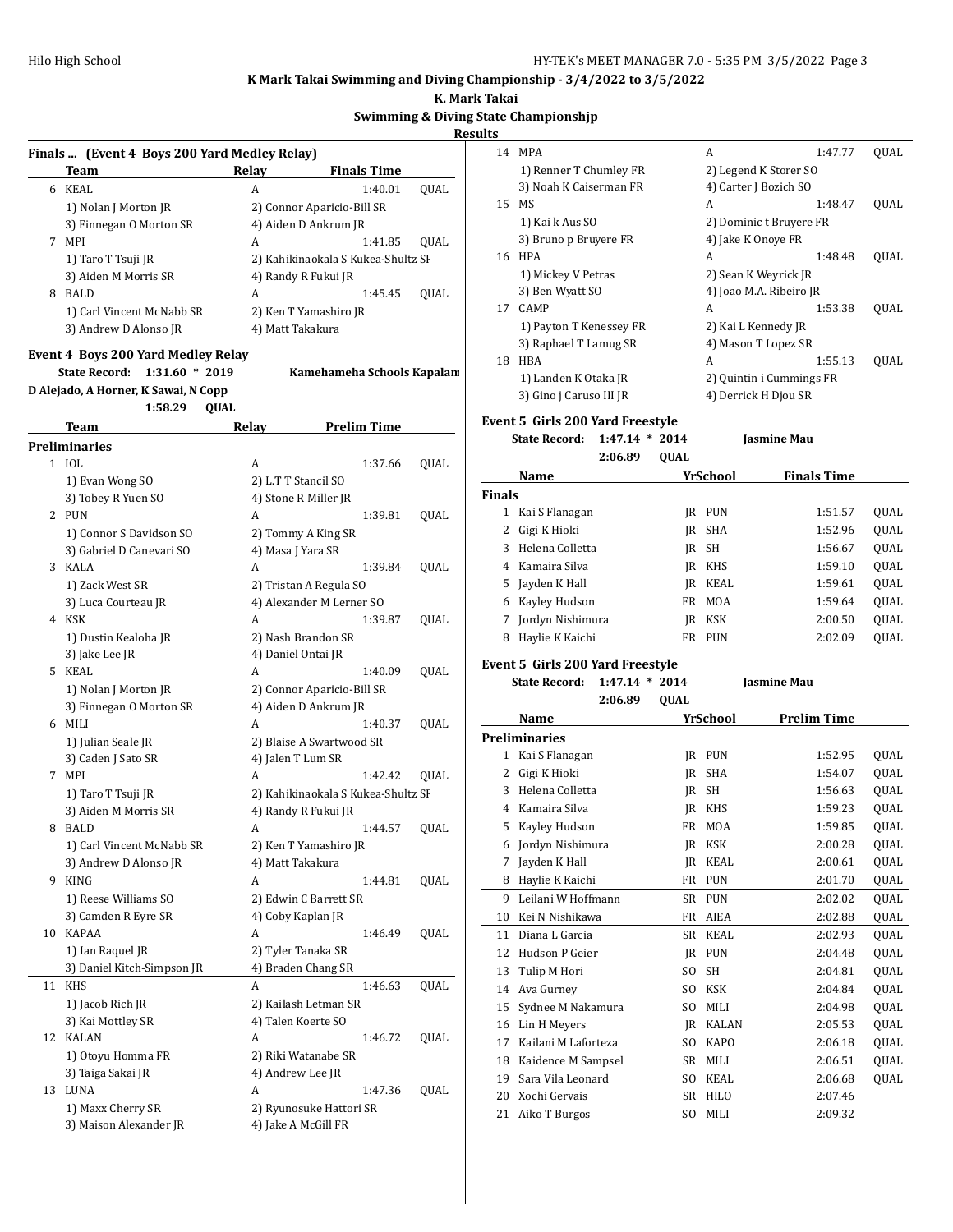**K. Mark Takai**

## **Swimming & Diving State Championshjp**

|        |                                                     |                                |                      | <b>Results</b>        |                                  |                  |      |                 |                         |      |
|--------|-----------------------------------------------------|--------------------------------|----------------------|-----------------------|----------------------------------|------------------|------|-----------------|-------------------------|------|
|        | <b>Event 6 Boys 200 Yard Freestyle</b>              |                                |                      |                       | 7 Reina K Lileikis               |                  |      | SO PUN          | 2:17.26                 | QUAL |
|        | State Record: 1:33.35 * 2016                        |                                | 'Aukai Lileikis      |                       | 8 Paige A Heiken                 |                  |      | SO KALA         | 2:20.43                 | QUAL |
|        | 1:54.79                                             | QUAL                           |                      |                       | <b>Event 7 Girls 200 Yard IM</b> |                  |      |                 |                         |      |
|        | Name                                                | <b>YrSchool</b>                | <b>Finals Time</b>   |                       | <b>State Record:</b>             | $2:01.58$ *      | 2020 |                 | <b>Grace Monahan</b>    |      |
| Finals |                                                     |                                |                      |                       |                                  | 2:24.29          | QUAL |                 |                         |      |
|        | 1 Evan Wong                                         | IOL<br>SO.                     | 1:42.08              | QUAL                  | Name                             |                  |      | <b>YrSchool</b> | <b>Prelim Time</b>      |      |
| 2      | Kai J Hayashida                                     | HILO<br>IR                     | 1:42.36              | QUAL                  | <b>Preliminaries</b>             |                  |      |                 |                         |      |
| 3      | Kai Mottley                                         | SR<br>KHS                      | 1:43.60              | QUAL                  | 1 Grace M Monahan                |                  |      | SR ULS          | 2:02.31                 | QUAL |
| 4      | Finn Arrillaga                                      | FR IOL                         | 1:45.36              | QUAL                  | 2 Joey M Misailidis              |                  |      | <b>IR PUN</b>   | 2:10.36                 | QUAL |
| 5      | Knut C Robinson                                     | IR MPI                         | 1:47.38              | QUAL                  | 3 Sala Yasumi                    |                  |      | SO KAIS         | 2:10.80                 | QUAL |
| 6      | Caden J Sato                                        | SR MILI                        | 1:47.70              | QUAL<br>4             | <b>Belise A Swartwood</b>        |                  |      | SO MILI         | 2:12.03                 | QUAL |
|        | 7 Luca Courteau                                     | KALA<br>IR                     | 1:47.89              | QUAL<br>5             | Naomi M Nakaya                   |                  |      | IR ULS          | 2:15.23                 | QUAL |
|        | 8 Walker P Slay                                     | SO LJA                         | 1:49.00              | QUAL<br>6             | Daisy C Marquardt                |                  |      | SR KEAL         | 2:15.43                 | QUAL |
|        |                                                     |                                |                      |                       | 7 Reina K Lileikis               |                  |      | SO PUN          | 2:16.17                 | QUAL |
|        | <b>Event 6 Boys 200 Yard Freestyle</b>              |                                |                      |                       | 8 Paige A Heiken                 |                  |      | SO KALA         | 2:17.89                 | QUAL |
|        | <b>State Record:</b><br>$1:33.35 * 2016$<br>1:54.79 |                                | 'Aukai Lileikis      |                       | 9 Kawena R Haserot               |                  |      | SR KEAL         | 2:18.50                 | QUAL |
|        |                                                     | QUAL                           |                      | 10                    | Keanna L Campbell                |                  |      | SR BALD         | 2:18.98                 | QUAL |
|        | Name                                                | YrSchool                       | <b>Prelim Time</b>   | 11                    | Mia A Monahan                    |                  |      | SO ULS          | 2:19.23                 | QUAL |
|        | Preliminaries                                       |                                |                      | 12                    | Mia Merrill                      |                  |      | IR MPA          | 2:19.52                 | QUAL |
|        | 1 Evan Wong                                         | IOL<br>SO.<br><b>IOL</b><br>FR | 1:43.85              | QUAL<br>13            | Courtney H Kim                   |                  |      | <b>IR WAIK</b>  | 2:20.93                 | QUAL |
| 2      | Finn Arrillaga                                      | SR KHS                         | 1:45.23<br>1:45.92   | QUAL<br>14            | Lana K Ravelo                    |                  |      | SR LJA          | 2:22.30                 | QUAL |
| 3      | Kai Mottley                                         | IR HILO                        | 1:46.74              | QUAL<br>15            | Maria King                       |                  |      | SR SAS          | 2:22.70                 | QUAL |
| 4<br>5 | Kai J Hayashida<br>Knut C Robinson                  | MPI<br>IR                      | 1:48.45              | QUAL<br>QUAL          | 16 Jada Lee                      |                  |      | FR KSK          | 2:23.84                 | QUAL |
| 6      | Luca Courteau                                       | <b>IR KALA</b>                 | 1:48.73              | QUAL                  | 17 Jordana Jeremiah              |                  | IR   | MOA             | 2:25.08                 |      |
|        | 7 Walker P Slay                                     | SO LJA                         | 1:48.93              | QUAL                  | 18 Jenna K Fujiwara              |                  |      | SR PUN          | 2:28.91                 |      |
| 8      | Caden J Sato                                        | SR MILI                        | 1:49.25              | QUAL                  | Event 8 Boys 200 Yard IM         |                  |      |                 |                         |      |
| 9      | Shota Ferreira                                      | JR<br>MILI                     | 1:49.59              | QUAL                  | <b>State Record:</b>             | $1:48.73 * 2018$ |      |                 | <b>Michael Petrides</b> |      |
| 10     | Kavan Weeks                                         | SR IOL                         | 1:49.68              | QUAL                  |                                  | 2:09.89          | QUAL |                 |                         |      |
| *11    | Noah K Caiserman                                    | FR MPA                         | 1:50.26              | QUAL                  | Name                             |                  |      | <b>YrSchool</b> | <b>Finals Time</b>      |      |
| *11    | Josh S Lee                                          | PUN<br>SR                      | 1:50.26              | <b>Finals</b><br>QUAL |                                  |                  |      |                 |                         |      |
| 13     | Azure Sueda                                         | SR<br>PUN                      | 1:50.47              | QUAL                  | 1 Zack West                      |                  |      | SR KALA         | 1:53.68                 | QUAL |
| 14     | Bruno p Bruyere                                     | FR<br>MS                       | 1:50.94              | QUAL                  | 2 Ken Nakatsu                    |                  |      | SR PUN          | 1:56.75                 | QUAL |
| 15     | Brandon C Tsang                                     | <b>IOL</b><br>SO.              | 1:51.32              | QUAL<br>3             | <b>Blaise A Swartwood</b>        |                  |      | SR MILI         | 1:56.94                 | QUAL |
| 16     | Niji S Wada                                         | <b>MAUI</b><br>SO.             | 1:51.34              | QUAL<br>4             | Carl Vincent McNabb              |                  | SR   | <b>BALD</b>     | 1:59.27                 | QUAL |
| 17     | Ian Raquel                                          | KAPAA<br>IR.                   | 1:52.47              | QUAL<br>5             | Tristan A Regula                 |                  | SO.  | KALA            | 2:00.07                 | QUAL |
| 18     | Kekai J Haines                                      | <b>HPA</b><br>SO.              | 1:53.05              | QUAL<br>6             | L.T T Stancil                    |                  |      | SO IOL          | 2:01.40                 | QUAL |
|        | 19 Deion N Chung                                    | KAIS<br>FR                     | 1:53.30              | QUAL                  | 7 Edwin C Barrett                |                  |      | SR KING         | 2:02.17                 | QUAL |
|        | *20 Levi J Childers                                 | JR KEAL                        | 1:53.59              | QUAL                  | 8 Kouske P Soler                 |                  |      | JR HPA          | 2:02.49                 | QUAL |
|        | *20 Lucas Duba                                      | SO HPA                         | 1:53.59              | QUAL                  | Event 8 Boys 200 Yard IM         |                  |      |                 |                         |      |
| 22     | Quintin i Cummings                                  | FR HBA                         | 1:53.99              | QUAL                  | State Record: 1:48.73 * 2018     |                  |      |                 | <b>Michael Petrides</b> |      |
|        | 23 Nereo C Loreto                                   | JR HPA                         | 1:54.98              |                       |                                  | 2:09.89          | QUAL |                 |                         |      |
|        | Event 7 Girls 200 Yard IM                           |                                |                      |                       | Name                             |                  |      | <u>YrSchool</u> | <b>Prelim Time</b>      |      |
|        | State Record: 2:01.58 * 2020                        |                                | <b>Grace Monahan</b> |                       | Preliminaries                    |                  |      |                 |                         |      |
|        | 2:24.29                                             | QUAL                           |                      |                       | 1 Zack West                      |                  |      | SR KALA         | 1:58.83                 | QUAL |
|        | Name                                                | <b>YrSchool</b>                | <b>Finals Time</b>   |                       | 2 Carl Vincent McNabb            |                  |      | SR BALD         | 1:59.50                 | QUAL |
| Finals |                                                     |                                |                      |                       | 3 Ken Nakatsu                    |                  |      | SR PUN          | 1:59.54                 | QUAL |
|        | 1 Grace M Monahan                                   | SR ULS                         | 2:01.97              | QUAL<br>4             | Blaise A Swartwood               |                  |      | SR MILI         | 1:59.90                 | QUAL |
|        | 2 Belise A Swartwood                                | MILI<br>SO                     | 2:09.93              | QUAL                  | 5 L.T T Stancil                  |                  |      | SO IOL          | 2:01.04                 | QUAL |
| 3      | Joey M Misailidis                                   | JR PUN                         | 2:10.19              | QUAL<br>6             | Tristan A Regula                 |                  |      | SO KALA         | 2:01.16                 | QUAL |
|        | 4 Sala Yasumi                                       | SO KAIS                        | 2:13.37              | QUAL                  | 7 Kouske P Soler                 |                  |      | JR HPA          | 2:02.45                 | QUAL |
|        | 5 Daisy C Marquardt                                 | SR KEAL                        | 2:15.46              | QUAL                  | 8 Edwin C Barrett                |                  |      | SR KING         | 2:02.99                 | QUAL |

Naomi M Nakaya JR ULS 2:15.84 QUAL

| 7              | Reina K Lileikis                        |             | SO.  | PUN               | 2:17.26                 | QUAL         |
|----------------|-----------------------------------------|-------------|------|-------------------|-------------------------|--------------|
| 8              | Paige A Heiken                          |             | SO.  | <b>KALA</b>       | 2:20.43                 | QUAL         |
|                |                                         |             |      |                   |                         |              |
|                | Event 7  Girls 200 Yard IM              |             |      |                   |                         |              |
|                | <b>State Record:</b>                    | $2:01.58$ * | 2020 |                   | <b>Grace Monahan</b>    |              |
|                |                                         | 2:24.29     | QUAL |                   |                         |              |
|                | Name                                    |             |      | YrSchool          | <b>Prelim Time</b>      |              |
|                | Preliminaries                           |             |      |                   |                         |              |
|                | 1 Grace M Monahan                       |             |      | SR ULS            | 2:02.31                 | QUAL         |
| 2              | Joey M Misailidis                       |             |      | JR PUN            | 2:10.36                 | QUAL         |
| 3              | Sala Yasumi                             |             |      | SO KAIS           | 2:10.80                 | QUAL         |
| 4              | Belise A Swartwood                      |             |      | SO MILI           | 2:12.03                 | QUAL         |
| 5              | Naomi M Nakaya                          |             |      | JR ULS            | 2:15.23                 | QUAL         |
| 6              | Daisy C Marquardt                       |             |      | SR KEAL           | 2:15.43                 | QUAL         |
| 7              | Reina K Lileikis                        |             | SO.  | PUN               | 2:16.17                 | QUAL         |
| 8              | Paige A Heiken                          |             | SO.  | KALA              | 2:17.89                 | QUAL         |
| 9              | Kawena R Haserot                        |             |      | SR KEAL           | 2:18.50                 | QUAL         |
| 10             | Keanna L Campbell                       |             |      | SR BALD           | 2:18.98                 | QUAL         |
| 11             | Mia A Monahan                           |             |      | SO ULS            | 2:19.23                 | QUAL         |
| 12             | Mia Merrill                             |             |      | JR MPA            | 2:19.52                 | QUAL         |
| 13             | Courtney H Kim                          |             |      | JR WAIK           | 2:20.93                 | QUAL         |
| 14             | Lana K Ravelo                           |             |      | SR LJA            | 2:22.30                 | QUAL         |
| 15             | Maria King                              |             |      | SR SAS            | 2:22.70                 | QUAL         |
| 16             | Jada Lee                                |             |      | FR KSK            | 2:23.84                 | QUAL         |
| 17             | Jordana Jeremiah                        |             |      | JR MOA            | 2:25.08                 |              |
|                |                                         |             |      |                   |                         |              |
|                |                                         |             |      |                   |                         |              |
| 18             | Jenna K Fujiwara                        |             |      | SR PUN            | 2:28.91                 |              |
|                | Event 8 Boys 200 Yard IM                |             |      |                   |                         |              |
|                | <b>State Record:</b>                    | $1:48.73$ * | 2018 |                   | <b>Michael Petrides</b> |              |
|                |                                         | 2:09.89     | QUAL |                   |                         |              |
|                | Name                                    |             |      | YrSchool          | <b>Finals Time</b>      |              |
| Finals         |                                         |             |      |                   |                         |              |
| 1              | Zack West                               |             |      | SR KALA           | 1:53.68                 | QUAL         |
| $\overline{c}$ | Ken Nakatsu                             |             |      | SR PUN            | 1:56.75                 | QUAL         |
| 3              | <b>Blaise A Swartwood</b>               |             |      | SR MILI           | 1:56.94                 | QUAL         |
| 4              | Carl Vincent McNabb                     |             |      | SR BALD           | 1:59.27                 | QUAL         |
| 5              | Tristan A Regula                        |             |      | SO KALA           | 2:00.07                 | QUAL         |
| 6              | L.T T Stancil                           |             | SO.  | IOL               | 2:01.40                 | QUAL         |
| 7              | <b>Edwin C Barrett</b>                  |             |      | SR KING           | 2:02.17                 | QUAL         |
| 8              | Kouske P Soler                          |             |      | JR HPA            | 2:02.49                 | QUAL         |
|                |                                         |             |      |                   |                         |              |
|                | Event 8 Boys 200 Yard IM                |             |      |                   |                         |              |
|                | <b>State Record:</b>                    | $1:48.73$ * | 2018 |                   | <b>Michael Petrides</b> |              |
|                |                                         | 2:09.89     | QUAL |                   |                         |              |
|                | <b>Name</b>                             |             |      | YrSchool          | <b>Prelim Time</b>      |              |
|                | <b>Preliminaries</b>                    |             |      |                   |                         |              |
|                | 1 Zack West                             |             |      | SR KALA           | 1:58.83                 | QUAL         |
|                | 2 Carl Vincent McNabb                   |             |      | SR BALD           | 1:59.50                 | QUAL         |
|                | 3 Ken Nakatsu                           |             |      | SR PUN            | 1:59.54                 | QUAL         |
|                | 4 Blaise A Swartwood<br>5 L.T T Stancil |             |      | SR MILI<br>SO IOL | 1:59.90<br>2:01.04      | QUAL<br>QUAL |

Dustin Kealoha JR KSK 2:03.03 QUAL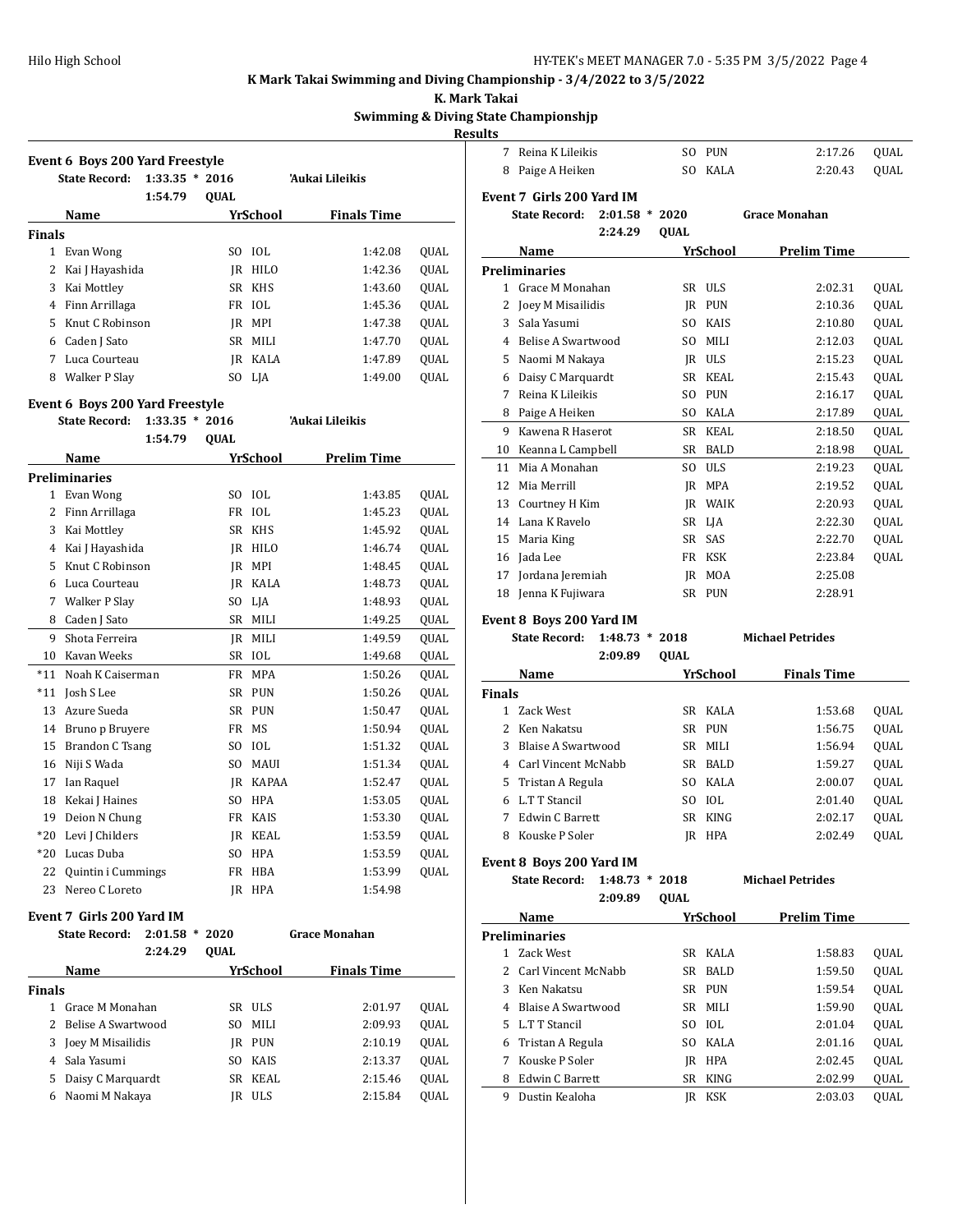**K. Mark Takai**

**Swimming & Diving State Championshjp**

**Results**

| Preliminaries  (Event 8 Boys 200 Yard IM) |                  |     |              |                    |             |  |  |  |
|-------------------------------------------|------------------|-----|--------------|--------------------|-------------|--|--|--|
|                                           | <b>Name</b>      |     | YrSchool     | <b>Prelim Time</b> |             |  |  |  |
|                                           | 10 Caden Lombard |     | SR PUN       | 2:05.71            | OUAL        |  |  |  |
|                                           | 11 Parker Muench |     | FR PUN       | 2:06.12            | OUAL        |  |  |  |
|                                           | 12 Kai T Iwamura |     | SR HBA       | 2:06.44            | <b>OUAL</b> |  |  |  |
|                                           | 13 Sage K Ibara  | IR  | KAIS         | 2:07.25            | <b>OUAL</b> |  |  |  |
|                                           | 14 Otoyu Homma   | FR. | <b>KALAN</b> | 2:10.92            |             |  |  |  |

#### **Event 9 Girls 50 Yard Freestyle**

|               | <b>State Record:</b> | 23.26 | $*1994$     |            | <b>Keiko Price</b> |             |
|---------------|----------------------|-------|-------------|------------|--------------------|-------------|
|               |                      | 25.99 | <b>OUAL</b> |            |                    |             |
|               | Name                 |       |             | YrSchool   | <b>Finals Time</b> |             |
| <b>Finals</b> |                      |       |             |            |                    |             |
| 1             | Sage M Miller        |       |             | FR IOL     | 23.51              | OUAL        |
| $\mathcal{L}$ | Michelle E Axelson   |       | SO.         | KEAL       | 23.66              | OUAL        |
| 3             | Tehani L Kong        |       | IR          | KALA       | 24.35              | <b>OUAL</b> |
| 4             | Catie E Ferandin     |       |             | IR LIA     | 24.39              | <b>OUAL</b> |
| 5.            | Kokona Watanabe      |       | SO.         | KALAN      | 24.74              | QUAL        |
| 6             | Melia L Lee          |       | SO.         | KSK        | 24.84              | <b>OUAL</b> |
| 7             | Leinaala Wong        |       | SO.         | <b>KSK</b> | 25.10              | <b>OUAL</b> |
| 8             | Ava G Bandt          |       | SR.         | KEAL       | 25.19              | <b>OUAL</b> |

## **Event 9 Girls 50 Yard Freestyle**

| <b>State Record:</b> |                      | 23.26 * 1994 |                |              | <b>Keiko Price</b> |             |
|----------------------|----------------------|--------------|----------------|--------------|--------------------|-------------|
|                      |                      | 25.99        | <b>QUAL</b>    |              |                    |             |
|                      | Name                 |              |                | YrSchool     | <b>Prelim Time</b> |             |
|                      | <b>Preliminaries</b> |              |                |              |                    |             |
| 1                    | Sage M Miller        |              | FR             | IOL          | 23.74              | QUAL        |
| $\overline{c}$       | Michelle E Axelson   |              | SO.            | KEAL         | 23.88              | QUAL        |
| 3                    | Melia L Lee          |              | SO.            | <b>KSK</b>   | 24.26              | QUAL        |
| 4                    | Tehani L Kong        |              | IR             | KALA         | 24.41              | QUAL        |
| 5                    | Catie E Ferandin     |              | IR             | LJA          | 24.49              | QUAL        |
| 6                    | Kokona Watanabe      |              | S <sub>O</sub> | <b>KALAN</b> | 24.56              | QUAL        |
| 7                    | Leinaala Wong        |              | SO.            | <b>KSK</b>   | 24.81              | QUAL        |
| 8                    | Ava G Bandt          |              | <b>SR</b>      | <b>KEAL</b>  | 24.83              | QUAL        |
| 9                    | Sophia L Hurd        |              | SO.            | <b>PUN</b>   | 24.94              | QUAL        |
| 10                   | Ailidh M Carroll     |              | <b>SR</b>      | <b>KEAU</b>  | 25.02              | QUAL        |
| 11                   | Alyssa P Clark       |              | <b>FR</b>      | <b>PUN</b>   | 25.19              | OUAL        |
| 12                   | Kalla K Pellettieri  |              | JR             | <b>SH</b>    | 25.26              | QUAL        |
| 13                   | Christie Jiang       |              | <b>SR</b>      | CAMP         | 25.32              | QUAL        |
| 14                   | Katrina Y King       |              | <b>SR</b>      | MILI         | 25.34              | QUAL        |
| 15                   | Maile Imonen         |              | FR             | <b>HPA</b>   | 25.41              | QUAL        |
| $*16$                | Malie Nee            |              | <b>IR</b>      | KSK          | 25.42              | QUAL        |
| $*16$                | Mackenzie L Watts    |              | SR             | PUN          | 25.42              | <b>OUAL</b> |
| 18                   | Emery E Dill         |              | FR             | LJA          | 25.51              | QUAL        |
| 19                   | Emma H Chung         |              | SR             | <b>KAIS</b>  | 25.69              | QUAL        |
| 20                   | Jada A Keen          |              | IR             | KEAL         | 25.73              | <b>OUAL</b> |
| 21                   | Skylar L Kaneshiro   |              | SO.            | MILI         | 25.80              | QUAL        |
| 22                   | Phoebe Wyatt         |              | SR             | <b>HPA</b>   | 25.83              | QUAL        |
| 23                   | Li'a L Vanderpoel    |              | <b>SR</b>      | <b>KING</b>  | 25.85              | QUAL        |
| 24                   | Kamaile T Palaualelo |              | JR             | MPI          | 26.02              |             |
| 25                   | Kristen S Tanaka     |              | <b>SR</b>      | <b>KALA</b>  | 26.04              |             |
| 26                   | Tia S Kenessey       |              | <b>IR</b>      | CAMP         | 26.12              |             |
| $\overline{a}$       | Oliliu Wise          |              | FR             | KSH          | <b>DFS</b>         |             |
|                      | Declared false start |              |                |              |                    |             |

| <b>Event 10 Boys 50 Yard Freestyle</b> |                                        |       |                |          |                    |             |
|----------------------------------------|----------------------------------------|-------|----------------|----------|--------------------|-------------|
|                                        | <b>State Record:</b>                   |       | $20.08 * 2016$ |          | 'Aukai Lileikis    |             |
|                                        |                                        | 23.19 | <b>OUAL</b>    |          |                    |             |
|                                        | Name                                   |       |                | YrSchool | <b>Finals Time</b> |             |
| <b>Finals</b>                          |                                        |       |                |          |                    |             |
| $\mathbf{1}$                           | Thomas R Caps                          |       |                | SR LJA   | 21.26              | <b>OUAL</b> |
| 2                                      | <b>Stone R Miller</b>                  |       | IR             | IOL      | 21.30              | <b>OUAL</b> |
| 3                                      | Kama Ward                              |       | SR             | MOL      | 21.63              | QUAL        |
| 4                                      | Noa Clark                              |       | SR             | PUN      | 21.69              | QUAL        |
| 5.                                     | Nash Brandon                           |       | SR             | KSK      | 22.01              | QUAL        |
| 6                                      | Maluhia Kaye                           |       | SR             | HILO     | 22.33              | <b>OUAL</b> |
| 7                                      | Finnegan O Morton                      |       | SR             | KEAL     | 22.39              | <b>OUAL</b> |
| 8                                      | Andrew Lee                             |       | IR             | KALAN    | 22.46              | <b>OUAL</b> |
|                                        | <b>Event 10 Boys 50 Yard Freestyle</b> |       |                |          |                    |             |
|                                        | <b>State Record:</b>                   |       | $20.08 * 2016$ |          | 'Aukai Lileikis    |             |
|                                        |                                        | 23.19 | <b>OUAL</b>    |          |                    |             |
|                                        | Name                                   |       |                | YrSchool | <b>Prelim Time</b> |             |
|                                        | <b>Preliminaries</b>                   |       |                |          |                    |             |
| 1.                                     | Kama Ward                              |       | SR.            | MOL      | 21.49              | <b>OUAL</b> |
| 2                                      | Thomas R Caps                          |       | SR             | LJA      | 21.68              | QUAL        |
| 3                                      | <b>Stone R Miller</b>                  |       | IR             | IOL      | 21.80              | <b>OUAL</b> |
| 4                                      | Nash Brandon                           |       | SR.            | KSK      | 22.03              | <b>OUAL</b> |
| 5                                      | Maluhia Kaye                           |       | SR             | HILO     | 22.35              | QUAL        |
| 6                                      | Noa Clark                              |       | SR             | PUN      | 22.42              | QUAL        |
| 7                                      | Andrew Lee                             |       | IR             | KALAN    | 22.44              | <b>OUAL</b> |

| 8  | Finnegan O Morton            |    | SR KEAL     | 22.51      | <b>OUAL</b> |
|----|------------------------------|----|-------------|------------|-------------|
| 9  | Mauli Pupuhi                 | IR | MOL         | 122.51     | <b>OUAL</b> |
| 10 | Ryan Wise                    | IR | KS-M        | 22.60      | QUAL        |
| 11 | <b>Chase R Douglass</b>      |    | SO IOL      | 22.76      | <b>OUAL</b> |
| 12 | Masa J Yara                  |    | SR PUN      | 22.80      | <b>OUAL</b> |
| 13 | Conner K Gunderson           |    | SR MAUI     | 22.87      | <b>OUAL</b> |
|    | 14 Jalen T Lum               |    | SR MILI     | 22.91      | QUAL        |
| 15 | Kahikinaokala S Kukea-Shultz |    | SR MPI      | 22.94      | <b>OUAL</b> |
|    | 16 Dakota K Domingo          | SO | HILO        | 22.96      | <b>OUAL</b> |
| 17 | Daniel Ontai                 | IR | KSK         | 22.99      | <b>OUAL</b> |
|    | 18 Jake A McGill             |    | FR LUNA     | 23.19      | <b>OUAL</b> |
| 19 | Mason T Lopez                |    | SR CAMP     | 23.51      |             |
| 20 | Coby Kaplan                  | IR | <b>KING</b> | 23.60      |             |
|    | Aiden M Morris               |    | SR MPI      | <b>DFS</b> |             |
|    | Declared false start         |    |             |            |             |
|    |                              |    |             |            |             |

# **Event 11 Girls 100 Yard Butterfly**

**State Record: 52.23 \* 2014 Jasmine Mau 1:04.39 QUAL**

| Name                 |     | YrSchool       | <b>Finals Time</b> |             |  |  |
|----------------------|-----|----------------|--------------------|-------------|--|--|
| <b>Finals</b>        |     |                |                    |             |  |  |
| 1 Grace M Monahan    |     | SR ULS         | 54.90              | OUAL        |  |  |
| 2 Mackenzie L Watts  |     | SR PUN         | 58.15              | <b>OUAL</b> |  |  |
| 3 Karissa M Ginoza   |     | <b>IR MAUI</b> | 58.27              | <b>OUAL</b> |  |  |
| 4 Charlie Ann Limasa |     | JR KSK         | 58.90              | <b>OUAL</b> |  |  |
| 5 Elena H Tanaka     |     | SR PUN         | 59.14              | <b>OUAL</b> |  |  |
| 6 Tea Brandon        | SO. | KSK            | 1:00.78            | <b>OUAL</b> |  |  |
| Jayden K Hall        | IR  | KEAL           | 1:01.14            | <b>OUAL</b> |  |  |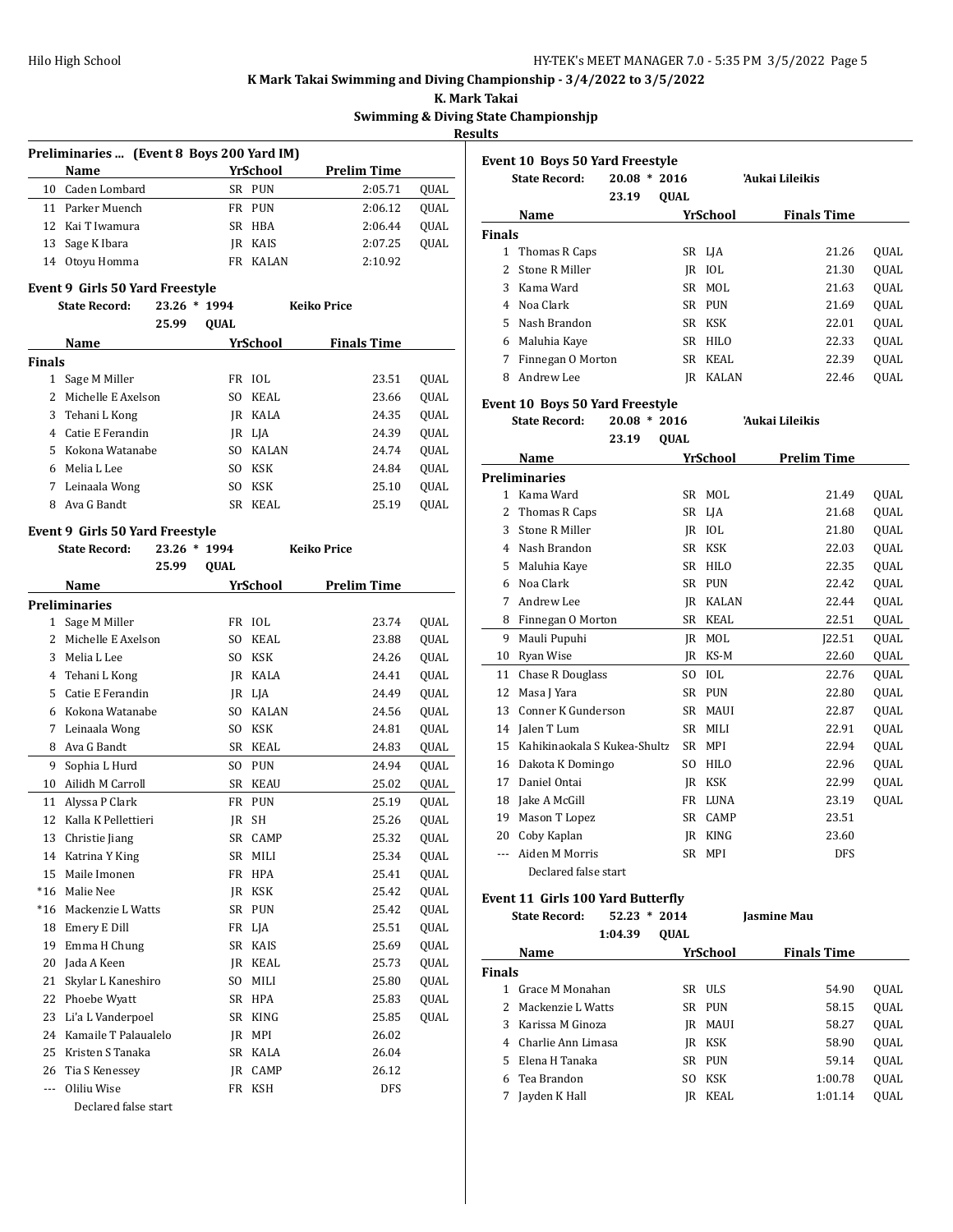**K. Mark Takai**

#### **Swimming & Diving State Championshjp**

**Results**  $\overline{a}$ 

|               | Name                                         |                | <b>YrSchool</b> |                    | <b>Finals Time</b> |                                                              |
|---------------|----------------------------------------------|----------------|-----------------|--------------------|--------------------|--------------------------------------------------------------|
|               | --- Tehani L Kong                            |                | JR KALA         |                    | DQ                 |                                                              |
|               | False start                                  |                |                 |                    |                    |                                                              |
|               | Event 11 Girls 100 Yard Butterfly            |                |                 |                    |                    |                                                              |
|               | <b>State Record:</b>                         | $52.23 * 2014$ |                 | <b>Jasmine Mau</b> |                    |                                                              |
|               | 1:04.39                                      | QUAL           |                 |                    |                    |                                                              |
|               | Name                                         |                | YrSchool        |                    | <b>Prelim Time</b> |                                                              |
|               | <b>Preliminaries</b>                         |                |                 |                    |                    |                                                              |
|               | 1 Grace M Monahan                            |                | SR ULS          |                    | 54.92              | QUAL                                                         |
|               | 2 Tehani L Kong                              |                | <b>IR KALA</b>  |                    | 56.70              | QUAL                                                         |
|               | 3 Mackenzie L Watts                          |                | SR PUN          |                    | 58.35              | QUAL                                                         |
|               | 4 Elena H Tanaka                             |                | SR PUN          |                    | 58.39              | QUAL                                                         |
|               | 5 Charlie Ann Limasa                         |                | IR KSK          |                    | 58.84              | QUAL                                                         |
|               | 6 Karissa M Ginoza                           |                | JR MAUI         |                    | 59.18              | QUAL                                                         |
|               | 7 Tea Brandon                                |                | SO KSK          |                    | 1:01.21            | QUAL                                                         |
|               | 8 Jayden K Hall                              |                | JR KEAL         |                    | 1:01.47            | QUAL                                                         |
| 9             | Ciera E Fujiwara                             |                | SO PUN          |                    | 1:01.51            | QUAL                                                         |
|               | 10 Courtney H Kim                            |                | JR WAIK         |                    | 1:01.88            | QUAL                                                         |
| 11            | Christie Jiang                               |                | SR CAMP         |                    | 1:02.11            | QUAL                                                         |
| 12            | Yuna Lee                                     |                | JR MPA          |                    | 1:02.72            | QUAL                                                         |
| 13            | Tulip M Hori                                 | SO.            | <b>SH</b>       |                    | 1:04.03            | QUAL                                                         |
| 14            | Sydnee M Nakamura                            |                | SO MILI         |                    | 1:04.14            | QUAL                                                         |
|               | 15 Mia A Monahan                             |                | SO ULS          |                    | 1:04.53            |                                                              |
|               |                                              |                |                 |                    |                    |                                                              |
|               |                                              |                | IR CAMP         |                    | 1:08.21            |                                                              |
|               | 16 Kaylani L Pascua<br>--- Daisy C Marquardt |                | SR KEAL         |                    | DQ                 |                                                              |
|               | Delay of meet                                |                |                 |                    |                    |                                                              |
|               |                                              |                |                 |                    |                    |                                                              |
|               | <b>Event 12 Boys 100 Yard Butterfly</b>      |                |                 |                    |                    |                                                              |
|               | <b>State Record:</b>                         | $47.13 * 2016$ |                 | M.J. Mao           |                    |                                                              |
|               | 57.89                                        | QUAL           |                 |                    |                    |                                                              |
|               | Name                                         |                | YrSchool        |                    | <b>Finals Time</b> |                                                              |
| <b>Finals</b> |                                              |                |                 |                    |                    |                                                              |
|               | 1 Connor P Seminavage                        |                | SO KSK          |                    | 50.75              |                                                              |
|               | 2 Kai Mottley                                |                | SR KHS          |                    | 51.45              |                                                              |
|               | 3 Kai J Hayashida                            |                | JR HILO         |                    | 52.16              |                                                              |
|               | 4 Finnegan O Morton                          |                | SR KEAL         |                    | 52.95              |                                                              |
| 5             | Aiden M Morris                               |                | SR MPI          |                    | 52.99              |                                                              |
|               | 6 Caden Lombard                              |                | SR PUN          |                    | 53.40              |                                                              |
| 7             | Patrick A Garduque                           | SR             | MAUI            |                    | 53.54              |                                                              |
| 8             | Kouske P Soler                               |                | JR HPA          |                    | 53.80              |                                                              |
|               | Event 12 Boys 100 Yard Butterfly             |                |                 |                    |                    |                                                              |
|               | <b>State Record:</b>                         | $47.13 * 2016$ |                 | M.J. Mao           |                    |                                                              |
|               | 57.89                                        | QUAL           |                 |                    |                    | QUAL<br>QUAL<br>QUAL<br>QUAL<br>QUAL<br>QUAL<br>QUAL<br>QUAL |
|               | Name                                         |                | <b>YrSchool</b> |                    | <b>Prelim Time</b> |                                                              |
|               | <b>Preliminaries</b>                         |                |                 |                    |                    |                                                              |
| 1             | Connor P Seminavage                          |                | SO KSK          |                    | 51.21              |                                                              |
| 2             | Aiden M Morris                               | SR             | MPI             |                    | 52.23              |                                                              |
|               | 3 Kai Mottley                                | SR             | <b>KHS</b>      |                    | 52.42              |                                                              |
|               | 4 Kai J Hayashida                            |                | JR HILO         |                    | 52.86              |                                                              |
| 5             | Finnegan O Morton                            |                | SR KEAL         |                    | 53.32              |                                                              |
|               | *6 Kouske P Soler                            |                | JR HPA          |                    | 53.49              | QUAL<br>QUAL<br>QUAL<br>QUAL<br>QUAL<br>QUAL                 |

| 8  | Patrick A Garduque | SR  | MAUI         | 53.99 | QUAL        |
|----|--------------------|-----|--------------|-------|-------------|
| 9  | Andrew D Alonso    | IR  | BALD         | 54.02 | QUAL        |
| 10 | Tobey R Yuen       | SO. | IOL          | 54.26 | QUAL        |
| 11 | Gabriel D Canevari | SO. | <b>PUN</b>   | 54.33 | QUAL        |
| 12 | Maison Alexander   | IR  | <b>LUNA</b>  | 54.77 | <b>OUAL</b> |
| 13 | Cade K Kidani      | FR  | <b>PUN</b>   | 54.99 | <b>OUAL</b> |
| 14 | Dillon J Ishimi    | SR  | ROOS         | 55.22 | <b>OUAL</b> |
| 15 | Marcus L Siarot    | SR  | <b>ULS</b>   | 55.26 | QUAL        |
| 16 | Kai k Aus          | SO. | MS           | 55.34 | QUAL        |
| 17 | Taro T Tsuji       | IR  | MPI          | 55.36 | QUAL        |
| 18 | Kai T Iwamura      | SR  | <b>HBA</b>   | 55.57 | QUAL        |
| 19 | Bruno p Bruyere    | FR  | MS           | 55.67 | QUAL        |
| 20 | Raphael T Lamug    | SR  | CAMP         | 55.69 | QUAL        |
| 21 | Jake Lee           | IR  | <b>KSK</b>   | 55.90 | QUAL        |
| 22 | Quintin i Cummings | FR  | <b>HBA</b>   | 56.63 | QUAL        |
| 23 | Cable Kronen       | SR  | <b>PUN</b>   | 56.66 | QUAL        |
| 24 | Talen Koerte       | SO. | KHS          | 57.08 | QUAL        |
| 25 | Riki Watanabe      | SR  | <b>KALAN</b> | 57.34 | QUAL        |
| 26 | Trevyn Nishimura   | SO. | KSK          | 57.39 | QUAL        |
|    |                    |     |              |       |             |

#### **Event 13 Girls 100 Yard Freestyle**

**State Record: 48.67 \* 2014 Jasmine Mau**

|               |                    | 57.49 | <b>OUAL</b> |             |                    |             |
|---------------|--------------------|-------|-------------|-------------|--------------------|-------------|
|               | Name               |       |             | YrSchool    | <b>Finals Time</b> |             |
| <b>Finals</b> |                    |       |             |             |                    |             |
|               | Andrea M Zeebe     |       |             | SR PUN      | 51.61              | <b>OUAL</b> |
|               | Gigi K Hioki       |       | IR          | SHA         | 52.49              | <b>OUAL</b> |
|               | 3 Chloe O Inouye   |       | SO.         | - IS        | 52.61              | <b>OUAL</b> |
| 4             | Jennifer L Reiter  |       |             | SR IOL      | 53.62              | <b>OUAL</b> |
|               | 5 Catie E Ferandin |       |             | IR LIA      | 53.78              | <b>OUAL</b> |
| 6             | Melia L Lee        |       | SO.         | <b>KSK</b>  | 53.84              | <b>OUAL</b> |
|               | Ailidh M Carroll   |       | SR.         | <b>KEAU</b> | 54.16              | <b>OUAL</b> |
| 8             | Sophia L Hurd      |       | SO.         | <b>PUN</b>  | 54.57              | <b>OUAL</b> |
|               |                    |       |             |             |                    |             |

#### **Event 13 Girls 100 Yard Freestyle**

**State Record: 48.67 \* 2014 Jasmine Mau 57.49 QUAL Name Yr School Prelim Time Preliminaries** 1 Andrea M Zeebe SR PUN 51.61 QUAL 2 Melia L Lee SO KSK 52.47 QUAL 3 Gigi K Hioki JR SHA 52.96 QUAL 4 Chloe O Inouye SO IS 52.97 QUAL 5 Jennifer L Reiter SR IOL 53.59 QUAL 6 Catie E Ferandin JR LJA 53.86 QUAL 7 Ailidh M Carroll SR KEAU 53.89 QUAL 8 Sophia L Hurd SO PUN 54.40 QUAL 9 Ava G Bandt SR KEAL 54.62 QUAL 10 Leinaala Wong SO KSK 55.21 QUAL 11 Hannah Hudson SR MOA 55.28 QUAL 12 Phoebe Wyatt SR HPA 56.19 QUAL 13 Kalla K Pellettieri JR SH 56.28 QUAL 14 Skylar L Kaneshiro SO MILI 56.37 QUAL 15 Mari M Yamamoto SR MAUI 56.48 QUAL 16 Diana L Garcia SR KEAL 56.60 QUAL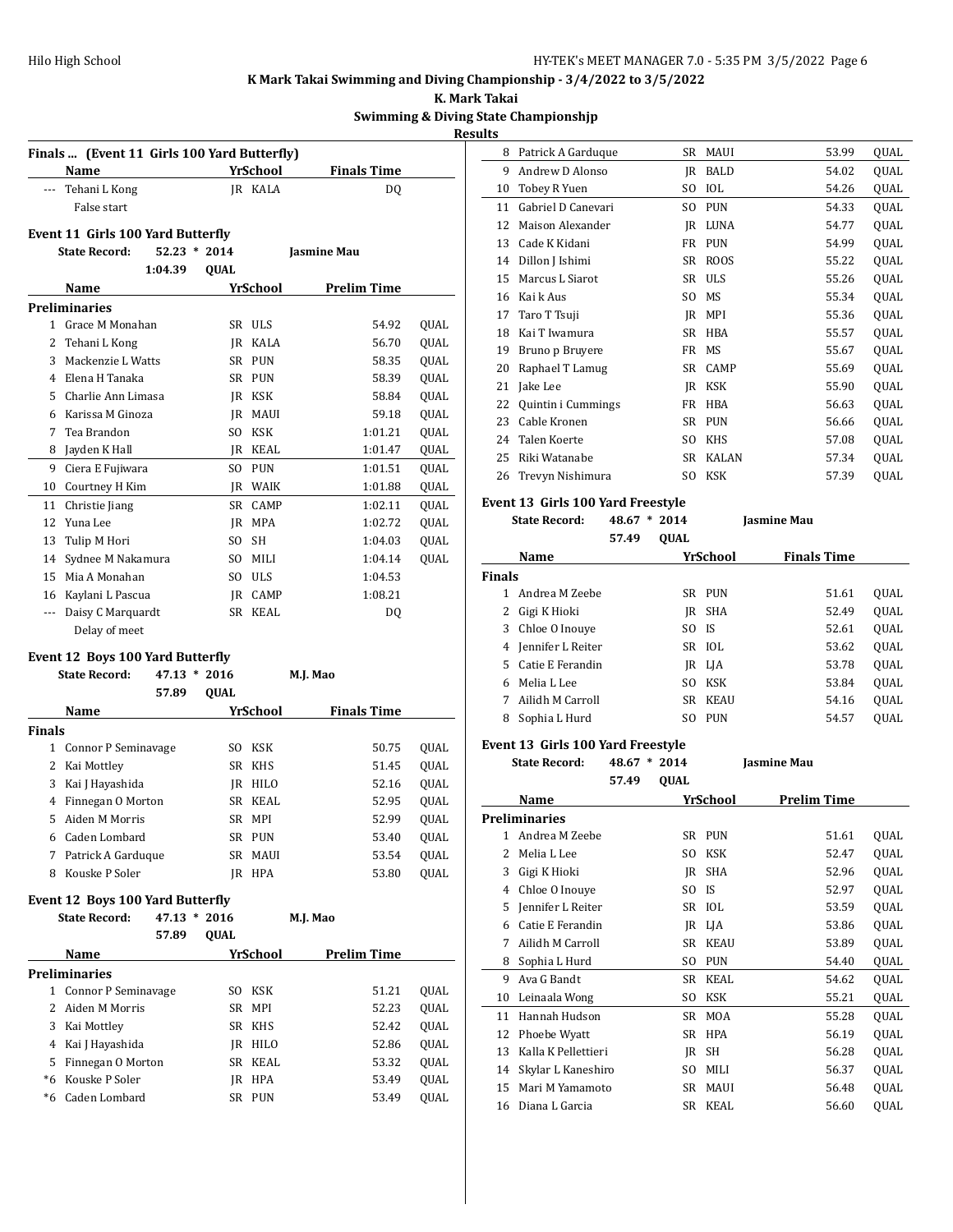**K. Mark Takai**

#### **State Championshjp**

**Results**

|               |                                                            |                |             |                 | <b>Swimming &amp; Diving</b> |      |
|---------------|------------------------------------------------------------|----------------|-------------|-----------------|------------------------------|------|
|               |                                                            |                |             |                 |                              |      |
|               | Preliminaries  (Event 13 Girls 100 Yard Freestyle)<br>Name |                |             | <b>YrSchool</b> | <b>Prelim Time</b>           |      |
| 17            | Emma H Chung                                               |                |             | SR KAIS         | 56.67                        | QUAL |
| 18            | Tia S Kenessey                                             |                |             | JR CAMP         | 56.68                        | QUAL |
| 19            | Katrina Y King                                             |                | SR          | MILI            | 56.76                        | QUAL |
| 20            | Alyssa P Clark                                             |                |             | FR PUN          | 56.80                        | QUAL |
| 21            | Malie Nee                                                  |                |             | JR KSK          | 56.95                        | QUAL |
| 22            | Tehani Kealoha                                             |                | JR.         | MOA             | 57.22                        | QUAL |
| 23            | Elilai Petko                                               |                | JR          | MPI             | 57.25                        | QUAL |
|               | 24 Li'a L Vanderpoel                                       |                |             | SR KING         | 57.88                        |      |
|               | 25 Jada A Keen                                             |                |             | IR KEAL         | 58.26                        |      |
|               |                                                            |                |             |                 |                              |      |
|               | <b>Event 14 Boys 100 Yard Freestyle</b>                    |                |             |                 |                              |      |
|               | <b>State Record:</b>                                       | 43.92 * 2016   |             |                 | 'Aukai Lileikis              |      |
|               |                                                            | 51.39          | QUAL        |                 |                              |      |
|               | Name                                                       |                |             | YrSchool        | <b>Finals Time</b>           |      |
| <b>Finals</b> |                                                            |                |             |                 |                              |      |
|               | 1 Stone R Miller                                           |                |             | JR IOL          | 46.39                        | QUAL |
| 2             | Kama Ward                                                  |                | SR          | MOL             | 47.50                        | QUAL |
| 3             | Noa Clark                                                  |                |             | SR PUN          | 47.70                        | QUAL |
|               | 4 Nolan J Morton                                           |                |             | JR KEAL         | 49.03                        | QUAL |
|               | 5 Conner K Gunderson                                       |                | SR          | <b>MAUI</b>     | 49.10                        | QUAL |
|               | 6 Josh S Lee                                               |                |             | SR PUN          | 49.31                        | QUAL |
| 7             | Dakota K Domingo                                           |                | SO          | HILO            | 49.74                        | QUAL |
| 8             | Legend K Storer                                            |                | SO.         | <b>MPA</b>      | 50.13                        | QUAL |
|               | <b>Event 14 Boys 100 Yard Freestyle</b>                    |                |             |                 |                              |      |
|               | <b>State Record:</b>                                       | 43.92 * 2016   |             |                 | 'Aukai Lileikis              |      |
|               |                                                            | 51.39          | QUAL        |                 |                              |      |
|               | Name                                                       |                |             | YrSchool        | <b>Prelim Time</b>           |      |
|               | <b>Preliminaries</b>                                       |                |             |                 |                              |      |
|               | 1 Kama Ward                                                |                | SR          | MOL             | 47.21                        | QUAL |
| 2             | Stone R Miller                                             |                | JR          | IOL             | 47.57                        | QUAL |
| 3             | Noa Clark                                                  |                | SR          | <b>PUN</b>      | 48.60                        | QUAL |
| 4             | Nolan J Morton                                             |                |             | JR KEAL         | 49.06                        | QUAL |
| 5             | Conner K Gunderson                                         |                | SR          | <b>MAUI</b>     | 49.43                        | QUAL |
| $*6$          | Josh S Lee                                                 |                | SR          | <b>PUN</b>      | 49.55                        | QUAL |
| $*6$          | Legend K Storer                                            |                | SO.         | MPA             | 49.55                        | QUAL |
| 8             | Dakota K Domingo                                           |                | SO.         | HILO            | 50.11                        | QUAL |
| 9             | Shota Ferreira                                             |                | JR          | MILI            | 50.20                        | QUAL |
| 10            | Ryan Wise                                                  |                | JR          | KS-M            | 50.39                        | QUAL |
| 11            | Mauli Pupuhi                                               |                | JR          | MOL             | 50.52                        | QUAL |
| 12            | Lucas Duba                                                 |                | SO          | <b>HPA</b>      | 50.74                        | QUAL |
| 13            | Chase R Douglass                                           |                | SO          | IOL             | 50.84                        | QUAL |
| 14            | Kekai J Haines                                             |                | SO          | HPA             | 51.35                        | QUAL |
| 15            | Masa J Yara                                                |                | SR          | <b>PUN</b>      | 51.36                        | QUAL |
|               |                                                            |                |             |                 |                              |      |
|               | Event 15 Girls 500 Yard Freestyle                          |                |             |                 |                              |      |
|               | <b>State Record:</b>                                       | 4:55.44 * 2017 |             |                 | Jasmine O'Brien              |      |
|               |                                                            | 5:40.39        | <b>QUAL</b> |                 |                              |      |
|               | Name                                                       |                |             | <b>YrSchool</b> | <b>Finals Time</b>           |      |
| Finals        |                                                            |                |             |                 |                              |      |
| 1             | Kai S Flanagan                                             |                |             | JR PUN          | 4:58.66                      | QUAL |
| 2             | Helena Colletta                                            |                | JR          | <b>SH</b>       | 5:09.29                      | QUAL |
| 3             | Belise A Swartwood                                         |                | SO.         | MILI            | 5:13.28                      | QUAL |

| 4  | Kayley Hudson                       | FR.         | <b>MOA</b> | 5:18.56                | QUAL        |
|----|-------------------------------------|-------------|------------|------------------------|-------------|
| 5  | Jordyn Nishimura                    | IR          | <b>KSK</b> | 5:18.72                | <b>OUAL</b> |
| 6  | Reina K Lileikis                    | SO.         | <b>PUN</b> | 5:21.91                | QUAL        |
| 7  | Tea Brandon                         | SO.         | <b>KSK</b> | 5:25.02                | QUAL        |
| 8  | Haylie K Kaichi                     | FR          | <b>PUN</b> | 5:31.24                | QUAL        |
|    | Event 15 Girls 500 Yard Freestyle   |             |            |                        |             |
|    | <b>State Record:</b><br>$4:55.44$ * | 2017        |            | <b>Jasmine O'Brien</b> |             |
|    | 5:40.39                             | <b>OUAL</b> |            |                        |             |
|    | Name                                |             | YrSchool   | <b>Prelim Time</b>     |             |
|    | <b>Preliminaries</b>                |             |            |                        |             |
| 1  | Kai S Flanagan                      | IR          | <b>PUN</b> | 5:08.62                | QUAL        |
| 2  | Helena Colletta                     | IR          | SH         | 5:09.25                | QUAL        |
| 3  | Belise A Swartwood                  | SO.         | MILI       | 5:17.54                | QUAL        |
| 4  | Tea Brandon                         | SO.         | <b>KSK</b> | 5:22.53                | QUAL        |
| 5  | Jordyn Nishimura                    | IR          | <b>KSK</b> | 5:23.06                | QUAL        |
| 6  | Reina K Lileikis                    | SO.         | <b>PUN</b> | 5:24.69                | QUAL        |
| 7  | Kayley Hudson                       | FR          | <b>MOA</b> | 5:24.74                | QUAL        |
| 8  | Haylie K Kaichi                     | FR.         | <b>PUN</b> | 5:29.02                | QUAL        |
| 9  | Paige A Heiken                      | SO.         | KALA       | 5:31.59                | <b>OUAL</b> |
| 10 | Kei N Nishikawa                     | FR          | AIEA       | 5:34.95                | QUAL        |

11 Kamaira Silva JR KHS 5:35.52 QUAL Leilani W Hoffmann SR PUN 5:36.12 QUAL 13 Kyla M Ellison SO MILI 5:36.32 QUAL 14 Lin H Meyers JR KALAN 5:40.66 15 Kaidence M Sampsel SR MILI 5:44.71

#### **Event 16 Boys 500 Yard Freestyle**

**State Record: 4:24.26 \* 2015 'Aukai Lileikis 5:20.29 QUAL**

|               | YrSchool<br>Name  |     |             | <b>Finals Time</b> |             |
|---------------|-------------------|-----|-------------|--------------------|-------------|
| <b>Finals</b> |                   |     |             |                    |             |
| 1             | Evan Wong         | SO. | TOL.        | 4:43.96            | QUAL        |
|               | 2 Knut C Robinson | IR  | MPI         | 4:48.25            | <b>OUAL</b> |
|               | 3 Tyler Tanaka    | SR. | KAPAA       | 4:48.72            | <b>OUAL</b> |
| 4             | Walker P Slay     | SO. | LJA         | 4:54.58            | <b>OUAL</b> |
|               | 5 Luca Courteau   | IR  | KALA        | 4:55.88            | <b>OUAL</b> |
| 6             | Niji S Wada       | SO. | <b>MAUI</b> | 4:58.46            | <b>OUAL</b> |
| 7             | Maison Alexander  | IR  | LUNA        | 4:59.54            | <b>OUAL</b> |
| 8             | Azure Sueda       | SR. | <b>PUN</b>  | 5:03.63            | <b>OUAL</b> |

## **Event 16 Boys 500 Yard Freestyle**

**State Record: 4:24.26 \* 2015 'Aukai Lileikis 5:20.29 QUAL**

|    | Name                 |     | YrSchool     | <b>Prelim Time</b> |             |
|----|----------------------|-----|--------------|--------------------|-------------|
|    | <b>Preliminaries</b> |     |              |                    |             |
| 1  | Evan Wong            | SO. | - 10L        | 4:49.49            | OUAL        |
|    | 2 Knut C Robinson    | IR  | MPI          | 4:51.41            | <b>OUAL</b> |
|    | 3 Tyler Tanaka       | SR. | <b>KAPAA</b> | 4:51.88            | <b>OUAL</b> |
| 4  | Walker P Slav        |     | SO LJA       | 4:54.39            | <b>OUAL</b> |
| 5. | Niji S Wada          | SO. | <b>MAUI</b>  | 4:58.78            | <b>OUAL</b> |
| 6  | Maison Alexander     | IR  | LUNA         | 4:59.58            | <b>OUAL</b> |
| 7  | Luca Courteau        | IR  | KALA         | 5:00.16            | <b>OUAL</b> |
| 8  | Azure Sueda          | SR  | <b>PUN</b>   | 5:00.90            | <b>OUAL</b> |
| 9  | Caden J Sato         | SR  | <b>MILI</b>  | 5:02.48            | <b>OUAL</b> |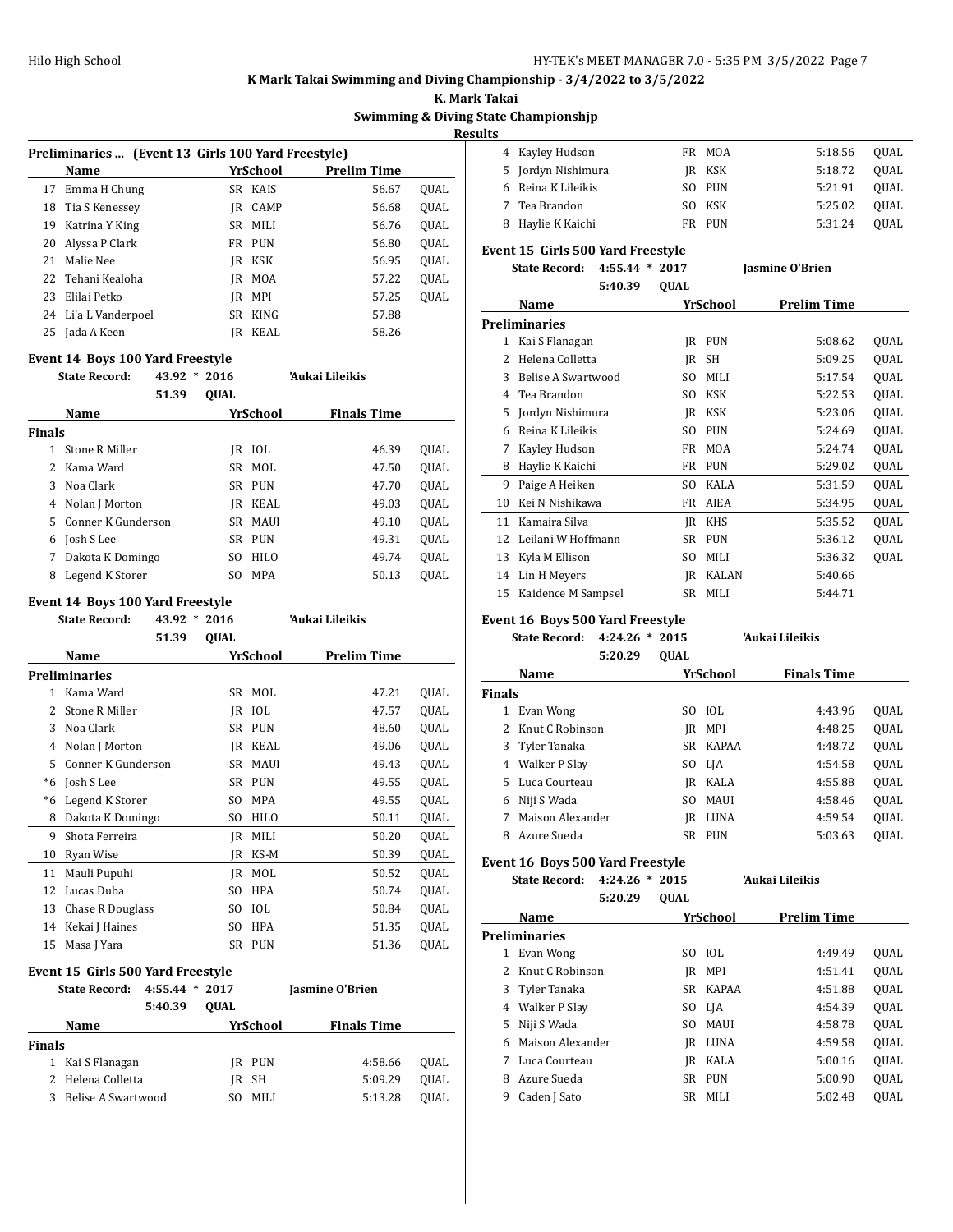**K. Mark Takai**

## **Swimming & Diving State Championshjp**

**Results**

|               | Preliminaries  (Event 16 Boys 500 Yard Freestyle) |             |                      |                          |      |
|---------------|---------------------------------------------------|-------------|----------------------|--------------------------|------|
|               | Name                                              |             | <u>YrSchool</u>      | <b>Prelim Time</b>       |      |
| 10            | Ken T Yamashiro                                   |             | JR BALD              | 5:05.09                  | QUAL |
| 11            | Ian Raquel                                        |             | <b>IR KAPAA</b>      | 5:05.28                  | QUAL |
|               | 12 Levi J Childers                                |             | JR KEAL              | 5:05.38                  | QUAL |
|               | 13 Deion N Chung                                  |             | FR KAIS              | 5:05.85                  | QUAL |
|               | 14 Jake A McGill                                  |             | FR LUNA              | 5:08.12                  | QUAL |
|               | 15 Nereo C Loreto                                 |             | JR HPA               | 5:08.40                  | QUAL |
|               | 16 Greyson J Gough                                |             | FR MILI              | 5:12.10                  | QUAL |
|               | 17 Sage K Ibara                                   |             | JR KAIS              | 5:12.73                  | QUAL |
|               | 18 William P Bagley                               |             | FR PUN               | 5:14.80                  | QUAL |
|               | 19 Maika O Young                                  |             | JR WAIA              | 5:19.39                  | QUAL |
| 20            | Maxx Cherry                                       |             | SR LUNA              | 5:21.10                  |      |
|               |                                                   |             |                      |                          |      |
|               | Event 17 Girls 200 Yard Freestyle Relay           |             |                      |                          |      |
|               | <b>State Record:</b><br>$1:35.43 * 2007$          |             |                      | Punahou                  |      |
|               | C Simms, B Beauchan, R Cote, M Yoshida            |             |                      |                          |      |
|               | 1:53.99                                           | <b>QUAL</b> |                      |                          |      |
|               | <b>Team</b>                                       |             | Relay                | <b>Finals Time</b>       |      |
| <b>Finals</b> |                                                   |             |                      |                          |      |
|               | 1 PUN                                             |             | A                    | 1:37.49                  | QUAL |
|               | 1) Sophia L Hurd SO                               |             |                      | 2) Mackenzie L Watts SR  |      |
|               | 3) Joey M Misailidis JR                           |             | 4) Kai S Flanagan JR |                          |      |
|               | 2 KSK                                             |             | A                    | 1:38.45                  | QUAL |
|               | 1) Malie Nee JR                                   |             | 2) Melia L Lee SO    |                          |      |
|               | 3) Leinaala Wong SO                               |             |                      | 4) Jordyn Nishimura JR   |      |
|               | 3 KEAL                                            |             | A                    | 1:38.78                  | QUAL |
|               | 1) Ava G Bandt SR                                 |             | 2) Jayden K Hall JR  |                          |      |
|               | 3) Diana L Garcia SR                              |             |                      | 4) Michelle E Axelson SO |      |
|               | 4 IOL                                             |             | A                    | 1:39.41                  | QUAL |
|               | 1) Sage M Miller FR                               |             |                      | 2) Sophia B Owen FR      |      |
|               | 3) Jennifer L Reiter SR                           |             | 4) Ava Andaya SO     |                          |      |
|               | 5 KALA                                            |             | A                    | 1:41.79                  | QUAL |
|               | 1) Tehani L Kong JR                               |             |                      | 2) Kristen S Tanaka SR   |      |
|               | 3) Mia C Campora SR                               |             | 4) Paige A Heiken SO |                          |      |
|               | 6 LJA                                             |             | A                    | 1:43.20                  | QUAL |
|               | 1) Catie E Ferandin JR                            |             | 2) Lana K Ravelo SR  |                          |      |
|               | 3) Emery E Dill FR                                |             | 4) Anna Mehnert JR   |                          |      |
| 7             | MAUI                                              |             | А                    | 1:43.95                  | QUAL |
|               | 1) Karissa M Ginoza JR                            |             | 2) Kyra C Ong SR     |                          |      |
|               | 3) Charie D Salacup JR                            |             |                      | 4) Mari M Yamamoto SR    |      |
|               | 8 KALAN                                           |             | A                    | 1:44.59                  | QUAL |
|               | 1) Kokona Watanabe SO                             |             | 2) Hanabi Oseto FR   |                          |      |
|               | 3) Lin H Meyers JR                                |             | 4) Hailey Takai SO   |                          |      |
|               |                                                   |             |                      |                          |      |
|               | Event 17 Girls 200 Yard Freestyle Relay           |             |                      |                          |      |
|               | $1:35.43 * 2007$<br><b>State Record:</b>          |             |                      | Punahou                  |      |
|               | C Simms, B Beauchan, R Cote, M Yoshida            |             |                      |                          |      |
|               | 1:53.99                                           | QUAL        |                      |                          |      |
|               | <b>Team</b>                                       |             | Relay                | <b>Prelim Time</b>       |      |
|               | <b>Preliminaries</b>                              |             |                      |                          |      |
|               | 1 KEAL                                            |             | A                    | 1:39.50                  | QUAL |
|               | 1) Ava G Bandt SR                                 |             | 2) Jayden K Hall JR  |                          |      |
|               | 3) Diana L Garcia SR                              |             |                      | 4) Michelle E Axelson SO |      |
|               | 2 IOL                                             |             | A                    | 1:40.19                  | QUAL |
|               | 1) Sage M Miller FR                               |             |                      | 2) Sophia B Owen FR      |      |
|               |                                                   |             |                      |                          |      |

| 3  | PUN                                          | А<br>1:40.31                                  | QUAL |
|----|----------------------------------------------|-----------------------------------------------|------|
|    | 1) Joey M Misailidis JR                      | 2) Sophia L Hurd SO                           |      |
|    | 3) Mackenzie L Watts SR                      | 4) Haylie K Kaichi FR                         |      |
| 4  | KSK                                          | A<br>1:40.66                                  | QUAL |
|    | 1) Malie Nee JR                              | 2) Leinaala Wong SO                           |      |
|    | 3) Melia L Lee SO                            | 4) Jordyn Nishimura JR                        |      |
| 5  | KALA                                         | A<br>1:42.86                                  | QUAL |
|    | 1) Kristen S Tanaka SR                       | 2) Paige A Heiken SO                          |      |
|    | 3) Mia C Campora SR                          | 4) Tehani L Kong JR                           |      |
|    | 6 LJA                                        | A<br>1:44.11                                  | QUAL |
|    | 1) Lana K Ravelo SR                          | 2) Emery E Dill FR                            |      |
|    | 3) Catie E Ferandin JR                       | 4) Anna Mehnert JR                            |      |
| 7  | KALAN                                        | 1:44.21<br>A                                  | QUAL |
|    | 1) Kokona Watanabe SO                        | 2) Hanabi Oseto FR                            |      |
|    | 3) Lin H Meyers JR                           | 4) Hailey Takai SO                            |      |
| 8  | MAUI                                         | А<br>1:45.05                                  | QUAL |
|    | 1) Mari M Yamamoto SR                        | 2) Kyra C Ong SR                              |      |
|    | 3) Charie D Salacup JR                       | 4) Karissa M Ginoza JR                        |      |
| 9  | MPI                                          | 1:45.22<br>A                                  | QUAL |
|    | 1) Kamaile T Palaualelo JR                   | 2) Elilai Petko JR                            |      |
|    | 3) Jillian S Price SO                        | 4) Kendall Clark SO                           |      |
| 10 | <b>KAIS</b>                                  | 1:45.45<br>A                                  | QUAL |
|    | 1) Malia K Judd FR                           | 2) Sala Yasumi SO                             |      |
|    | 3) Kristen K Johnson SR                      | 4) Emma H Chung SR                            |      |
| 11 | <b>HPA</b>                                   | 1:45.66<br>A                                  | QUAL |
|    | 1) Ariana K Hudgins SO                       | 2) Sophia G Jordan FR                         |      |
|    | 3) Maile Imonen FR                           | 4) Phoebe Wyatt SR                            |      |
| 12 | <b>ULS</b>                                   | A<br>1:45.87                                  | QUAL |
|    | 1) Naomi M Nakaya JR                         | 2) Grace M Monahan SR                         |      |
|    | 3) Cara K Egami FR                           | 4) Mia A Monahan SO                           |      |
| 13 | ROOS                                         | A<br>1:46.46                                  | QUAL |
|    | 1) Clara Lee SR                              | 2) Jayzlyn N Tomisa FR                        |      |
| 14 | 3) Neve A Dagdagan JR<br>MOA                 | 4) Malia K Lauret FR<br>A<br>1:46.53          | QUAL |
|    |                                              |                                               |      |
|    | 1) Lila L Butcher SO<br>3) Tehani Kealoha JR | 2) Jordana Jeremiah JR<br>4) Kayley Hudson FR |      |
| 15 | SН                                           | A<br>1:47.13                                  | QUAL |
|    | 1) Tulip M Hori SO                           | 2) Darija O Trumbo JR                         |      |
|    | 3) Kalla K Pellettieri JR                    | 4) Helena Colletta JR                         |      |
|    | 16 MILI                                      | 1:47.18<br>A                                  | QUAL |
|    | 1) Autumn Y Ikemura FR                       | 2) Kiley K Kawai JR                           |      |
|    | 3) Aiko T Burgos SO                          | 4) Sydnee M Nakamura SO                       |      |
| 17 | MPA                                          | A<br>1:48.40                                  | QUAL |
|    | 1) Mia Merrill JR                            | 2) Zoe A Gonzales SR                          |      |
|    | 3) Yuna Lee JR                               | 4) Danna P Hernandez SO                       |      |
| 18 | <b>KING</b>                                  | A<br>1:49.44                                  | QUAL |
|    | 1) Nicole Riemenschneider SO                 | 2) Heather Pease SR                           |      |
|    | 3) Lily Barrett SO                           | 4) Li'a L Vanderpoel SR                       |      |
| 19 | <b>HILO</b>                                  | А<br>1:49.60                                  | QUAL |
|    | 1) Keona Matsui SR                           | 2) Xochi Gervais SR                           |      |
|    | 3) Maya C Oishi SR                           | 4) Marisa A Oishi FR                          |      |
| 20 | BALD                                         | A<br>1:50.48                                  | QUAL |
|    | 1) Ava Castillo                              | 2) Lexie Castillo                             |      |
|    | 3) Kylee Takeda                              | 4) Mikela De Aguiar                           |      |
| 21 | CAMP                                         | А<br>1:51.49                                  | QUAL |
|    | 1) Christie Jiang SR                         | 2) Kelly S Beesley-Wadzinski JR               |      |
|    | 3) Kaylani L Pascua JR                       | 4) Tia S Kenessey JR                          |      |
|    |                                              |                                               |      |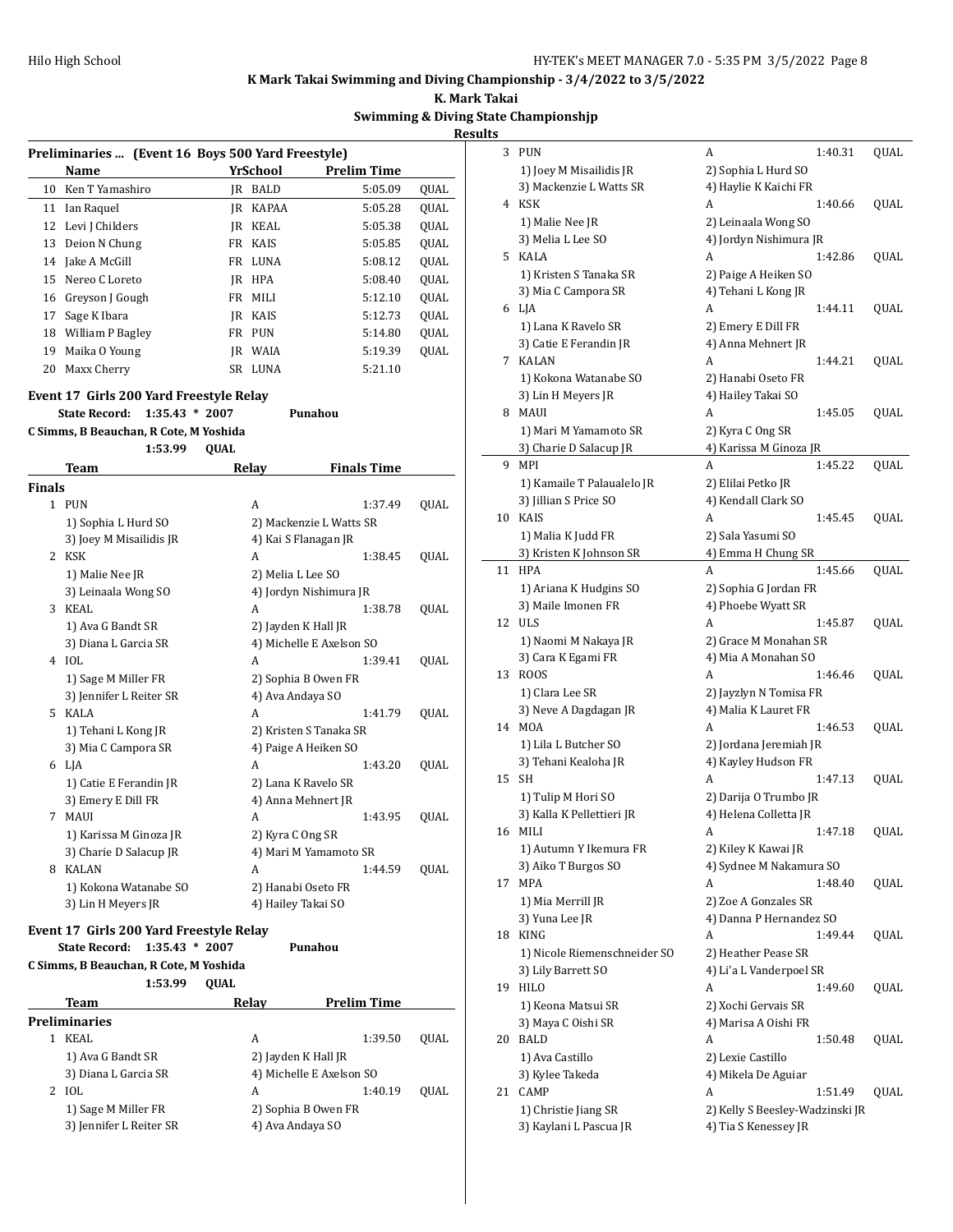**K. Mark Takai**

## **Swimming & Diving State Championshjp Results**

| Preliminaries  (Event 17 Girls 200 Yard Freestyle Relay) |                                                        |                           |                    |      |  |  |  |
|----------------------------------------------------------|--------------------------------------------------------|---------------------------|--------------------|------|--|--|--|
|                                                          | Team                                                   | Relay                     | <b>Prelim Time</b> |      |  |  |  |
| 22                                                       | <b>SHA</b>                                             | A                         | 1:53.01            | QUAL |  |  |  |
|                                                          | 1) Aarin A Mabe JR                                     | 2) Zoe Lee FR             |                    |      |  |  |  |
|                                                          | 3) Keira C Iwamoto SO                                  | 4) Gigi K Hioki JR        |                    |      |  |  |  |
|                                                          | 23 WAIK                                                | A                         | 1:54.87            |      |  |  |  |
|                                                          | 1) Brianne C Bartolome JR                              | 2) Francis A Dela Cruz FR |                    |      |  |  |  |
|                                                          | 3) Serena L Camarillo SR                               | 4) Akemi O Tominaga SR    |                    |      |  |  |  |
| 24 IS                                                    |                                                        | A                         | 1:55.82            |      |  |  |  |
|                                                          | 1) Kiani Ortiz SO                                      | 2) Isabella Bivens SO     |                    |      |  |  |  |
|                                                          | 3) Taimana E Kjeldsen FR                               | 4) Chloe O Inouye SO      |                    |      |  |  |  |
|                                                          | 25 KSH                                                 | A                         | 1:58.42            |      |  |  |  |
|                                                          | 1) Kacelyn Kubojiri SR                                 | 2) Mia Polloi FR          |                    |      |  |  |  |
|                                                          | 3) Hulali Carreiro SO                                  | 4) Waiahuli Akau JR       |                    |      |  |  |  |
|                                                          |                                                        |                           |                    |      |  |  |  |
|                                                          | Event 18 Boys 200 Yard Freestyle Relay                 |                           |                    |      |  |  |  |
|                                                          | <b>State Record:</b><br>$1:24.26 * 2013$               | KS-Kapalama               |                    |      |  |  |  |
|                                                          | R Stack, K Naone, K Kalealoha, K Ai                    |                           |                    |      |  |  |  |
|                                                          | 1:42.49<br><b>OUAL</b>                                 |                           |                    |      |  |  |  |
|                                                          | Team                                                   | Relay                     | <b>Finals Time</b> |      |  |  |  |
| <b>Finals</b>                                            |                                                        |                           |                    |      |  |  |  |
|                                                          | 1 PUN                                                  | A                         | 1:27.54            | QUAL |  |  |  |
|                                                          | 1) Noa Clark SR                                        | 2) Masa J Yara SR         |                    |      |  |  |  |
|                                                          | 3) Caden Lombard SR                                    | 4) Ken Nakatsu SR         |                    |      |  |  |  |
|                                                          | 2 KSK                                                  | A                         | 1:28.06            | QUAL |  |  |  |
|                                                          | 1) Nash Brandon SR                                     | 2) Daniel Ontai JR        |                    |      |  |  |  |
|                                                          | 3) Connor P Seminavage SO                              | 4) Jake Lee JR            |                    |      |  |  |  |
|                                                          | 3 HILO                                                 | A                         | 1:30.46            | QUAL |  |  |  |
|                                                          | 1) Maluhia Kaye SR                                     | 2) Kai J Hayashida JR     |                    |      |  |  |  |
|                                                          | 3) Dakota K Domingo SO                                 | 4) Gage Barrilleaux SR    |                    |      |  |  |  |
|                                                          | 4 HPA                                                  | A                         | 1:31.38            | QUAL |  |  |  |
|                                                          | 1) Joao M.A. Ribeiro JR                                | 2) Lucas Duba SO          |                    |      |  |  |  |
|                                                          | 3) Kekai J Haines SO                                   | 4) Kouske P Soler JR      |                    |      |  |  |  |
|                                                          | 5 KALAN                                                | A                         | 1:31.78            | QUAL |  |  |  |
|                                                          | 1) Otoyu Homma FR                                      | 2) Taiga Sakai JR         |                    |      |  |  |  |
|                                                          | 3) Riki Watanabe SR                                    | 4) Andrew Lee JR          |                    |      |  |  |  |
|                                                          | 6 MAUI                                                 | A                         | 1:31.96            | QUAL |  |  |  |
|                                                          | 1) Conner K Gunderson SR                               | 2) Quincey M Augustine SO |                    |      |  |  |  |
|                                                          | 3) Niji S Wada SO                                      | 4) Patrick A Garduque SR  |                    |      |  |  |  |
| 7                                                        | MPI                                                    | A                         | 1:32.97            | QUAL |  |  |  |
|                                                          | 1) Kahikinaokala S Kukea-Shultz SI 2) Randy R Fukui JR |                           |                    |      |  |  |  |
|                                                          | 3) Taro T Tsuji JR                                     | 4) Aiden M Morris SR      |                    |      |  |  |  |
|                                                          | <b>IOL</b>                                             | A                         | DQ                 |      |  |  |  |
|                                                          | 1) Stone R Miller JR                                   | 2) Tobey R Yuen SO        |                    |      |  |  |  |
|                                                          | 3) Evan Wong SO                                        | 4) Finn Arrillaga FR      |                    |      |  |  |  |
|                                                          |                                                        |                           |                    |      |  |  |  |
|                                                          | Event 18 Boys 200 Yard Freestyle Relay                 |                           |                    |      |  |  |  |
|                                                          | <b>State Record:</b><br>$1:24.26 * 2013$               | KS-Kapalama               |                    |      |  |  |  |
|                                                          | R Stack, K Naone, K Kalealoha, K Ai                    |                           |                    |      |  |  |  |
|                                                          | QUAL<br>1:42.49                                        |                           |                    |      |  |  |  |
|                                                          | <b>Team</b>                                            | Relay                     | <b>Prelim Time</b> |      |  |  |  |
|                                                          | <b>Preliminaries</b>                                   |                           |                    |      |  |  |  |
|                                                          | 1 IOL                                                  | A                         | 1:28.96            | QUAL |  |  |  |
|                                                          | 1) Stone R Miller JR                                   | 2) Chase R Douglass SO    |                    |      |  |  |  |
|                                                          | 3) Tobey R Yuen SO                                     | 4) Finn Arrillaga FR      |                    |      |  |  |  |
|                                                          |                                                        |                           |                    |      |  |  |  |

| 2   | PUN                                | A                         | 1:29.11 | QUAL |
|-----|------------------------------------|---------------------------|---------|------|
|     | 1) Noa Clark SR                    | 2) Masa J Yara SR         |         |      |
|     | 3) Caden Lombard SR                | 4) Ken Nakatsu SR         |         |      |
| 3   | <b>KSK</b>                         | A                         | 1:29.22 | QUAL |
|     | 1) Nash Brandon SR                 | 2) Daniel Ontai JR        |         |      |
|     | 3) Jake Lee JR                     | 4) Connor P Seminavage SO |         |      |
| 4   | HILO                               | A                         | 1:30.84 | QUAL |
|     | 1) Maluhia Kaye SR                 | 2) Kai J Hayashida JR     |         |      |
|     | 3) Dakota K Domingo SO             | 4) Gage Barrilleaux SR    |         |      |
| 5   | <b>HPA</b>                         | A                         | 1:32.04 | QUAL |
|     | 1) Joao M.A. Ribeiro JR            | 2) Lucas Duba SO          |         |      |
|     |                                    | 4) Kouske P Soler JR      |         |      |
|     | 3) Kekai J Haines SO               |                           |         |      |
| 6   | MAUI                               | A                         | 1:32.71 | QUAL |
|     | 1) Conner K Gunderson SR           | 2) Patrick A Garduque SR  |         |      |
|     | 3) Quincey M Augustine SO          | 4) Niji S Wada SO         |         |      |
| 7   | <b>KALAN</b>                       | A                         | 1:33.08 | QUAL |
|     | 1) Otoyu Homma FR                  | 2) Taiga Sakai JR         |         |      |
|     | 3) Riki Watanabe SR                | 4) Andrew Lee JR          |         |      |
| 8   | MPI                                | A                         | 1:33.39 | QUAL |
|     | 1) Kahikinaokala S Kukea-Shultz SF | 2) Randy R Fukui JR       |         |      |
|     | 3) Taro T Tsuji JR                 | 4) Aiden M Morris SR      |         |      |
| 9   | <b>KING</b>                        | A                         | 1:33.63 | QUAL |
|     | 1) Coby Kaplan JR                  | 2) Camden R Eyre SR       |         |      |
|     | 3) Reese Williams SO               | 4) Edwin C Barrett SR     |         |      |
| 10  | KEAL                               | A                         | 1:34.89 | QUAL |
|     | 1) Aiden D Ankrum JR               | 2) Levi J Childers JR     |         |      |
|     | 3) Connor Aparicio-Bill SR         | 4) Elijah K NG SR         |         |      |
| 11  | MILI                               | A                         | 1:35.45 | QUAL |
|     | 1) Jalen T Lum SR                  | 2) Shota Ferreira JR      |         |      |
|     | 3) Luke R Camacho SR               | 4) Greyson J Gough FR     |         |      |
| 12  | <b>KSH</b>                         | A                         | 1:36.34 | QUAL |
|     | 1) Alema K Ah Loy SR               | 2) Dodge Turner SR        |         |      |
|     | 3) Ka'olapa Masuko JR              | 4) Kamaha'o M Halemanu FR |         |      |
| 13  | <b>MPA</b>                         | A                         | 1:36.56 | QUAL |
|     | 1) Noah K Caiserman FR             | 2) Renner T Chumley FR    |         |      |
|     | 3) Legend K Storer SO              | 4) Carter J Bozich SO     |         |      |
| 14  | KAIS                               | А                         | 1:37.26 | QUAL |
|     | 1) Deion N Chung FR                | 2) Dylan Kilpatrick FR    |         |      |
|     | 3) Ronin K Veroza SR               | 4) Sage K Ibara JR        |         |      |
| 15  | BALD                               | A                         | 1:37.54 | QUAL |
|     | 1) Ken T Yamashiro JR              | 2) Matt Takakura          |         |      |
|     | 3) Andrew D Alonso JR              | 4) Carl Vincent McNabb SR |         |      |
| 16  | CAMP                               | A                         | 1:39.11 | QUAL |
|     |                                    |                           |         |      |
|     | 1) Raphael T Lamug SR              | 2) Kyan P Kaawa SR        |         |      |
|     | 3) Kai L Kennedy JR                | 4) Mason T Lopez SR       |         |      |
| 17  | KALA                               | A                         | 1:39.19 | QUAL |
|     | 1) Alexander M Lerner SO           | 2) Diego K Kayatani SR    |         |      |
|     | 3) Henry D Keepes FR               | 4) Benjamin C Zerr SR     |         |      |
| 18  | <b>KHS</b>                         | A                         | 1:39.31 | QUAL |
|     | 1) Jacob Rich JR                   | 2) Sol Trevino SR         |         |      |
|     | 3) Jacob Reese JR                  | 4) Kailash Letman SR      |         |      |
| 19  | HBA                                | A                         | 1:40.13 | QUAL |
|     | 1) Landen K Otaka JR               | 2) Derrick H Djou SR      |         |      |
|     | 3) Gino j Caruso III JR            | 4) Kai T Iwamura SR       |         |      |
| --- | LJA                                | A                         | DFS     |      |
|     | Declared false start               |                           |         |      |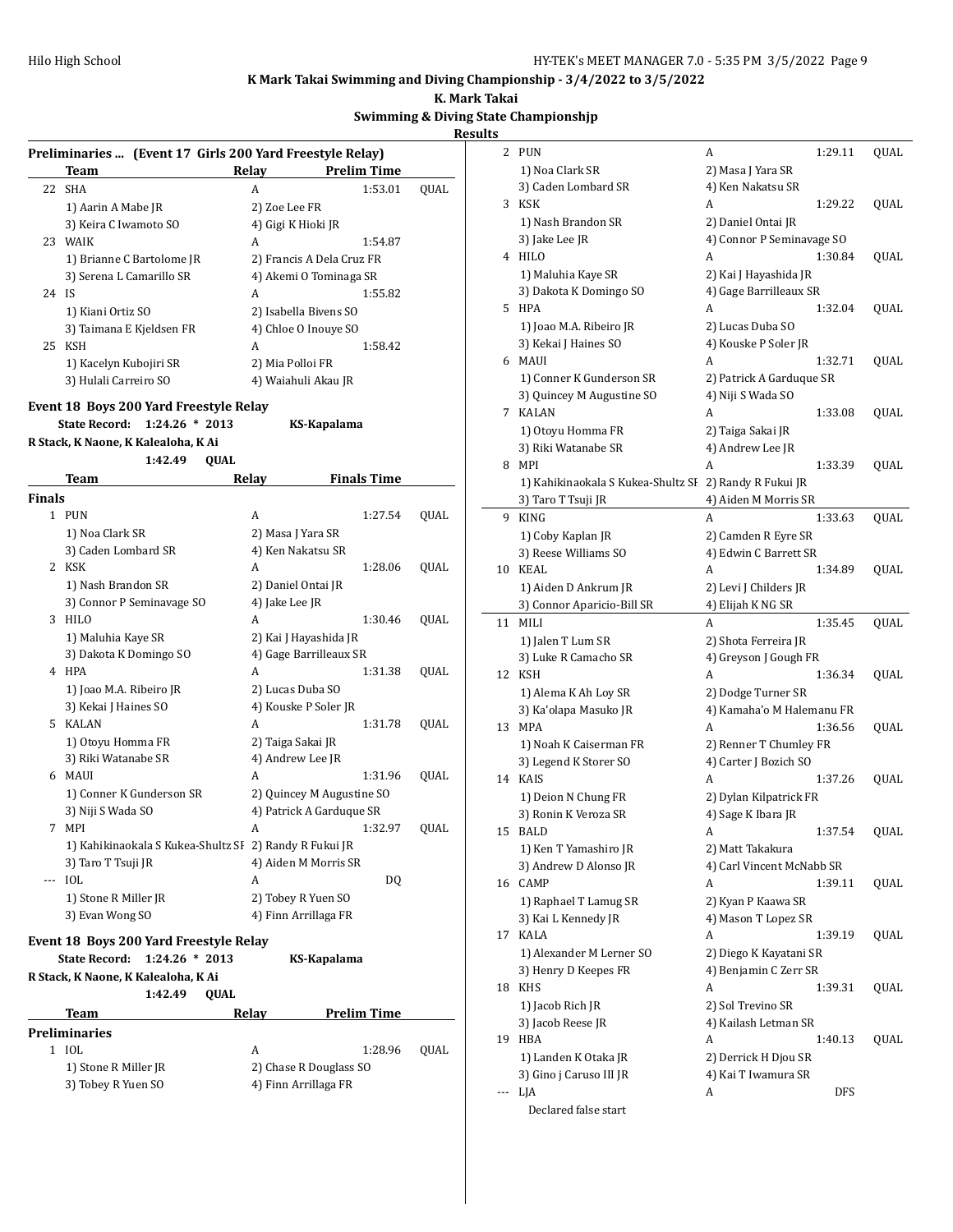#### **K. Mark Takai**

**Swimming & Diving State Championshjp**

**Results**

|               | <b>Event 19 Girls 100 Yard Backstroke</b> |         |                    |            |                    |             |  |  |  |  |  |
|---------------|-------------------------------------------|---------|--------------------|------------|--------------------|-------------|--|--|--|--|--|
|               | <b>State Record:</b>                      |         | $54.93 * 3/4/2022$ |            | Andrea M Zeebe     |             |  |  |  |  |  |
|               |                                           | 1:05.29 | <b>OUAL</b>        |            |                    |             |  |  |  |  |  |
|               | <b>Name</b>                               |         |                    | YrSchool   | <b>Finals Time</b> |             |  |  |  |  |  |
| <b>Finals</b> |                                           |         |                    |            |                    |             |  |  |  |  |  |
|               | Andrea M Zeebe                            |         | SR                 | <b>PUN</b> | 55.72              | <b>OUAL</b> |  |  |  |  |  |
| 2             | Michelle E Axelson                        |         | SO.                | KEAL       | 58.11              | <b>OUAL</b> |  |  |  |  |  |
| 3             | Karissa M Ginoza                          |         | IR                 | MAUI       | 58.33              | <b>OUAL</b> |  |  |  |  |  |
| 4             | Elena H Tanaka                            |         | SR                 | <b>PUN</b> | 59.14              | <b>OUAL</b> |  |  |  |  |  |
| 5.            | Sophia B Owen                             |         |                    | FR IOL     | 1:00.21            | OUAL        |  |  |  |  |  |
| 6             | Hannah Hudson                             |         | SR                 | MOA        | 1:00.90            | <b>OUAL</b> |  |  |  |  |  |
| 7             | Bella V Shurley                           |         | SΟ                 | KEAL       | 1:01.48            | <b>OUAL</b> |  |  |  |  |  |
| 8             | Naomi M Nakaya                            |         | IR                 | <b>ULS</b> | 1:01.67            | <b>OUAL</b> |  |  |  |  |  |

#### **Event 19 Girls 100 Yard Backstroke**

| <b>State Record:</b><br>$54.93*$<br>3/4/2022 |                      | <b>Andrea M Zeebe</b> |             |             |             |
|----------------------------------------------|----------------------|-----------------------|-------------|-------------|-------------|
|                                              | 1:05.29              | <b>QUAL</b>           |             |             |             |
|                                              | Name                 |                       | YrSchool    | Prelim Time |             |
|                                              | <b>Preliminaries</b> |                       |             |             |             |
| $\mathbf{1}$                                 | Andrea M Zeebe       | SR                    | <b>PUN</b>  | 54.93*      | <b>OUAL</b> |
| 2                                            | Michelle E Axelson   | S <sub>O</sub>        | <b>KEAL</b> | 58.25       | QUAL        |
| 3                                            | Elena H Tanaka       | SR                    | <b>PUN</b>  | 59.70       | <b>OUAL</b> |
| 4                                            | Karissa M Ginoza     | JR.                   | <b>MAUI</b> | 59.79       | <b>OUAL</b> |
| 5                                            | Sophia B Owen        | FR                    | IOL         | 1:00.32     | <b>OUAL</b> |
| 6                                            | Hannah Hudson        | SR                    | <b>MOA</b>  | 1:00.85     | QUAL        |
| 7                                            | Naomi M Nakaya       | <b>JR</b>             | <b>ULS</b>  | 1:01.82     | <b>OUAL</b> |
| 8                                            | Bella V Shurley      | SO.                   | KEAL        | 1:01.86     | QUAL        |
| 9                                            | Ava Andaya           | SO.                   | IOL         | 1:01.97     | OUAL        |
| 10                                           | Kaylee Ogawa         | <b>SR</b>             | <b>PUN</b>  | 1:02.28     | QUAL        |
| 11                                           | Neve A Dagdagan      | JR.                   | <b>ROOS</b> | 1:02.54     | <b>OUAL</b> |
| 12                                           | Kyla M Ellison       | SO.                   | MILI        | 1:02.92     | <b>OUAL</b> |
| 13                                           | Maria King           | <b>SR</b>             | <b>SAS</b>  | 1:03.06     | QUAL        |
| 14                                           | Mari M Yamamoto      | <b>SR</b>             | <b>MAUI</b> | 1:03.13     | <b>OUAL</b> |
| 15                                           | Maile Imonen         | FR                    | <b>HPA</b>  | 1:03.39     | QUAL        |
| 16                                           | Charlie Ann Limasa   | JR                    | <b>KSK</b>  | 1:04.06     | QUAL        |
| 17                                           | Emery E Dill         | FR                    | LJA         | 1:04.42     | <b>OUAL</b> |
| 18                                           | Jayzlyn N Tomisa     | FR                    | ROOS        | 1:06.01     |             |
| 19                                           | Taila L Patterson    | SR                    | <b>PUN</b>  | 1:06.93     |             |
| 20                                           | Kiley K Kawai        | IR                    | MILI        | 1:09.75     |             |

#### **Event 20 Boys 100 Yard Backstroke**

|               | <b>State Record:</b>  | 48.20<br>* | 2015        |            | Makoa Alvarez      |             |
|---------------|-----------------------|------------|-------------|------------|--------------------|-------------|
|               |                       | 1:00.49    | <b>OUAL</b> |            |                    |             |
|               | <b>Name</b>           |            |             | YrSchool   | <b>Finals Time</b> |             |
| <b>Finals</b> |                       |            |             |            |                    |             |
|               | Zack West             |            | SR.         | KALA       | 49.70              | OUAL        |
|               | 2 Connor P Seminavage |            | SO.         | KSK        | 53.14              | <b>OUAL</b> |
| 3             | Carl Vincent McNabb   |            |             | SR BALD    | 53.72              | <b>OUAL</b> |
| 4             | Kai k Aus             |            | SO.         | MS         | 54.83              | QUAL        |
| 5             | Brandon C Tsang       |            | SO.         | IOL        | 54.95              | <b>OUAL</b> |
| 6             | Dustin Kealoha        |            | IR          | KSK        | 55.23              | <b>OUAL</b> |
| 7             | Nolan J Morton        |            | IR          | KEAL       | 55.94              | <b>OUAL</b> |
| 8             | Connor S Davidson     |            | SO.         | <b>PUN</b> | 56.41              | <b>OUAL</b> |
|               |                       |            |             |            |                    |             |

|       | <b>State Record:</b>     | 48.20 * 2015   |              | Makoa Alvarez      |             |
|-------|--------------------------|----------------|--------------|--------------------|-------------|
|       | 1:00.49                  | <b>OUAL</b>    |              |                    |             |
|       | Name                     |                | YrSchool     | <b>Prelim Time</b> |             |
|       | <b>Preliminaries</b>     |                |              |                    |             |
| 1.    | Zack West                | SR.            | KALA         | 50.53              | <b>OUAL</b> |
| 2     | Connor P Seminavage      | SO.            | <b>KSK</b>   | 53.85              | QUAL        |
| 3     | Carl Vincent McNabb      | SR.            | <b>BALD</b>  | 54.04              | <b>OUAL</b> |
| 4     | Kai k Aus                | S <sub>O</sub> | <b>MS</b>    | 54.79              | <b>OUAL</b> |
| 5     | Dustin Kealoha           | <b>IR</b>      | <b>KSK</b>   | 55.51              | QUAL        |
| 6     | Nolan J Morton           | IR             | <b>KEAL</b>  | 55.75              | <b>OUAL</b> |
| 7     | <b>Connor S Davidson</b> | S <sub>O</sub> | <b>PUN</b>   | 56.65              | QUAL        |
| 8     | Brandon C Tsang          | S <sub>O</sub> | <b>IOL</b>   | 56.90              | QUAL        |
| 9     | Jacob Rich               | IR             | <b>KHS</b>   | 58.12              | <b>OUAL</b> |
| 10    | Quincey M Augustine      | S <sub>O</sub> | <b>MAUI</b>  | 58.27              | QUAL        |
| 11    | Julian Seale             | IR             | MILI         | 58.51              | <b>OUAL</b> |
| 12    | Jason Leung              | S <sub>O</sub> | <b>PUN</b>   | 58.55              | <b>OUAL</b> |
| 13    | Noah K Caiserman         | FR             | MPA          | 58.66              | QUAL        |
| 14    | Jordan R Bridgford       | SO.            | <b>KAPO</b>  | 1:00.16            | QUAL        |
| 15    | Reese Williams           | SO.            | <b>KING</b>  | 1:00.20            | <b>OUAL</b> |
| 16    | Talen Koerte             | S <sub>O</sub> | <b>KHS</b>   | 1:00.82            |             |
| 17    | Otoyu Homma              | FR             | <b>KALAN</b> | 1:00.95            |             |
| 18    | Gabriel D Canevari       | S <sub>O</sub> | <b>PUN</b>   | 1:02.58            |             |
| 19    | Greyson J Gough          | <b>FR</b>      | MILI         | 1:03.34            |             |
| $---$ | Maxx Cherry              | SR.            | LUNA         | DQ                 |             |

#### **Event 21 Girls 100 Yard Breaststroke**

|               | <b>State Record:</b> | 1:02.41 | $*2014$     |              | Cara Jernigan      |             |
|---------------|----------------------|---------|-------------|--------------|--------------------|-------------|
|               |                      | 1:13.49 | <b>OUAL</b> |              |                    |             |
|               | Name                 |         |             | YrSchool     | <b>Finals Time</b> |             |
| <b>Finals</b> |                      |         |             |              |                    |             |
|               | Chloe O Inouve       |         | SO.         | -IS          | 1:04.53            | <b>OUAL</b> |
| $\mathcal{P}$ | Sala Yasumi          |         | SO.         | <b>KAIS</b>  | 1:05.58            | <b>OUAL</b> |
| 3             | Joey M Misailidis    |         | IR          | PUN          | 1:06.02            | <b>OUAL</b> |
| 4             | Kokona Watanabe      |         | SO.         | <b>KALAN</b> | 1:08.69            | <b>OUAL</b> |
| 5.            | Mia Merrill          |         | IR          | MPA          | 1:08.80            | <b>OUAL</b> |
| 6             | Oliliu Wise          |         | FR          | KSH          | 1:10.01            | <b>OUAL</b> |
|               | Kawena R Haserot     |         | SR.         | KEAL         | 1:10.65            | <b>OUAL</b> |
| Զ             | Caitlin a Ohashi     |         | SR.         | <b>HAN</b>   | 1:11.01            | <b>OUAL</b> |

## **Event 21 Girls 100 Yard Breaststroke**

|    | <b>State Record:</b> | 1:02.41<br>1:13.49 | $*2014$<br><b>OUAL</b> |              | Cara Jernigan      |             |
|----|----------------------|--------------------|------------------------|--------------|--------------------|-------------|
|    | Name                 |                    |                        | YrSchool     | <b>Prelim Time</b> |             |
|    | <b>Preliminaries</b> |                    |                        |              |                    |             |
| 1  | Chloe O Inouve       |                    | SO.                    | - IS         | 1:05.08            | <b>OUAL</b> |
| 2  | Sala Yasumi          |                    | SO.                    | <b>KAIS</b>  | 1:06.08            | <b>OUAL</b> |
| 3  | Joey M Misailidis    |                    | IR                     | <b>PUN</b>   | 1:06.55            | <b>OUAL</b> |
| 4  | Mia Merrill          |                    | IR                     | MPA          | 1:08.72            | <b>OUAL</b> |
| 5. | Kokona Watanabe      |                    | SΟ                     | <b>KALAN</b> | 1:08.89            | <b>OUAL</b> |
| 6  | Kawena R Haserot     |                    | SR.                    | KEAL         | 1:09.47            | <b>OUAL</b> |
| 7  | Oliliu Wise          |                    | FR.                    | KSH          | 1:10.01            | <b>OUAL</b> |
| 8  | Caitlin a Ohashi     |                    | SR.                    | <b>HAN</b>   | 1:10.78            | QUAL        |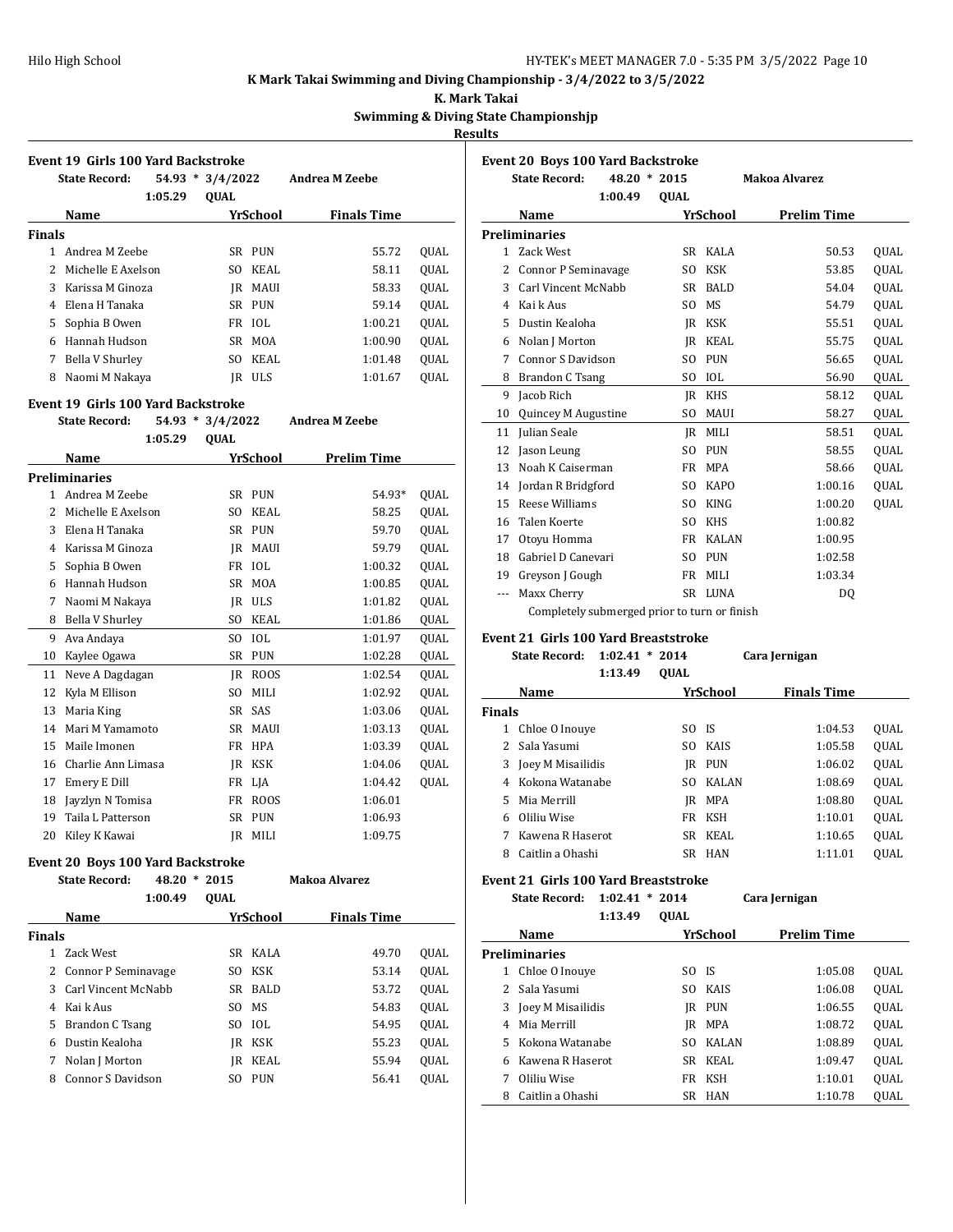**K. Mark Takai**

#### **Swimming & Diving State Championshjp**

**Results**

|    | Preliminaries  (Event 21 Girls 100 Yard Breaststroke) |     |             |             |             |  |
|----|-------------------------------------------------------|-----|-------------|-------------|-------------|--|
|    | Name                                                  |     | YrSchool    | Prelim Time |             |  |
| 9  | Ka'iulani L Rocha                                     | IR  | KSH         | 1:10.80     | <b>OUAL</b> |  |
| 10 | Kawehi K Kauahi                                       | IR  | <b>PUN</b>  | 1:10.90     | QUAL        |  |
| 11 | Keanna L Campbell                                     | SR  | <b>BALD</b> | 1:11.22     | <b>OUAL</b> |  |
| 12 | La'akea G Nakoa-Oness                                 | IR  | WAIK        | 1:11.38     | <b>OUAL</b> |  |
| 13 | SO Myong Jeong                                        | IR  | KEAL        | 1:11.50     | <b>OUAL</b> |  |
| 14 | Colette L Jones                                       | SR  | PUN         | 1:12.08     | <b>OUAL</b> |  |
| 15 | Jordana Jeremiah                                      | IR  | MOA         | 1:12.22     | OUAL        |  |
| 16 | Kristen S Tanaka                                      |     | SR KALA     | 1:12.26     | OUAL        |  |
| 17 | Lana K Ravelo                                         |     | SR LJA      | 1:13.01     | <b>OUAL</b> |  |
| 18 | Charie D Salacup                                      | IR  | MAUI        | 1:13.57     |             |  |
| 19 | Malia K Judd                                          | FR  | <b>KAIS</b> | 1:14.68     |             |  |
| 20 | Ciera E Fujiwara                                      | SO. | <b>PUN</b>  | 1:15.09     |             |  |
| 21 | Sydney Y Yamamoto                                     | FR  | <b>MILI</b> | 1:15.86     |             |  |

## **Event 22 Boys 100 Yard Breaststroke**

|               | EVEIIL 22 DOYS TOO TAI'U DI CASISLI'OKE |             |             |                    |             |  |  |  |
|---------------|-----------------------------------------|-------------|-------------|--------------------|-------------|--|--|--|
|               | <b>State Record:</b><br>54.40           | $*2016$     |             | M.J.Mao            |             |  |  |  |
|               | 1:06.69                                 | <b>OUAL</b> |             |                    |             |  |  |  |
|               | Name                                    |             | YrSchool    | <b>Finals Time</b> |             |  |  |  |
| <b>Finals</b> |                                         |             |             |                    |             |  |  |  |
| 1             | Thomas R Caps                           |             | SR LJA      | 56.67              | <b>OUAL</b> |  |  |  |
| 2             | Maluhia Kaye                            | SR          | HILO        | 58.88              | <b>OUAL</b> |  |  |  |
| 3             | L.T T Stancil                           | SO.         | <b>IOL</b>  | 1:00.09            | <b>OUAL</b> |  |  |  |
| 4             | Blaise A Swartwood                      | SR -        | <b>MILI</b> | 1:00.14            | <b>OUAL</b> |  |  |  |
|               | 5 Tyler Tanaka                          |             | SR KAPAA    | 1:00.57            | <b>OUAL</b> |  |  |  |
| 6             | Tommy A King                            | SR          | <b>PUN</b>  | 1:00.75            | <b>OUAL</b> |  |  |  |
| 7             | Tristan A Regula                        | SO.         | KALA        | 1:01.04            | <b>OUAL</b> |  |  |  |
| 8             | Connor Aparicio-Bill                    | SR          | KEAL        | 1:01.15            | OUAL        |  |  |  |

## **Event 22 Boys 100 Yard Breaststroke**

|              | <b>State Record:</b><br>$54.40*$<br>2016 |           |                 | M.J.Mao     |             |
|--------------|------------------------------------------|-----------|-----------------|-------------|-------------|
|              | <b>QUAL</b><br>1:06.69                   |           |                 |             |             |
|              | Name                                     |           | <u>YrSchool</u> | Prelim Time |             |
|              | <b>Preliminaries</b>                     |           |                 |             |             |
| $\mathbf{1}$ | L.T T Stancil                            | SO        | IOL             | 59.59       | <b>OUAL</b> |
| 2            | Thomas R Caps                            | SR        | LJA             | 1:00.13     | QUAL        |
| 3            | Maluhia Kaye                             | SR.       | <b>HILO</b>     | 1:00.45     | QUAL        |
| 4            | Tommy A King                             | <b>SR</b> | <b>PUN</b>      | 1:00.73     | <b>OUAL</b> |
| $*5$         | Connor Aparicio-Bill                     | <b>SR</b> | <b>KEAL</b>     | 1:01.25     | <b>OUAL</b> |
| $*5$         | Tyler Tanaka                             | <b>SR</b> | KAPAA           | 1:01.25     | QUAL        |
| 7            | Blaise A Swartwood                       | <b>SR</b> | MILI            | 1:01.62     | <b>OUAL</b> |
| 8            | Tristan A Regula                         | SO.       | KALA            | 1:01.63     | QUAL        |
| 9            | Kahikinaokala S Kukea-Shultz             | <b>SR</b> | <b>MPI</b>      | 1:02.36     | OUAL        |
| 10           | <b>Edwin C Barrett</b>                   | <b>SR</b> | <b>KING</b>     | 1:02.46     | QUAL        |
| 11           | Jeffrey K Ferrer                         | SO.       | <b>PUN</b>      | 1:03.16     | <b>OUAL</b> |
| 12           | Travis Kuo                               | SO.       | <b>KSK</b>      | 1:03.39     | <b>OUAL</b> |
| 13           | Kainoa S Paul                            | <b>SR</b> | <b>PUN</b>      | 1:03.55     | QUAL        |
| 14           | Andrew Lee                               | JR.       | <b>KALAN</b>    | 1:03.64     | <b>OUAL</b> |
| 15           | Alexander M Lerner                       | SO.       | KALA            | 1:03.80     | QUAL        |
| 16           | Legend K Storer                          | SO.       | <b>MPA</b>      | 1:04.07     | QUAL        |
| 17           | Taiga Sakai                              | <b>JR</b> | <b>KALAN</b>    | 1:04.15     | <b>OUAL</b> |
| 18           | Raphael T Lamug                          | <b>SR</b> | CAMP            | 1:05.19     | QUAL        |
| 19           | Ethan Kim                                | JR.       | <b>KSK</b>      | 1:05.85     | QUAL        |
| 20           | Randen K Tadaki                          | SO.       | MILI            | 1:06.22     | QUAL        |

|  | 21 Patrick A Garduque | SR MAUI | 1:06.38 | OUAL |
|--|-----------------------|---------|---------|------|
|  | 22 Ken T Yamashiro    | IR BALD | 1:07.21 |      |
|  | 23 Jake Lee           | IR KSK  | 1:07.42 |      |
|  | 24 Dodge Turner       | SR KSH  | 1:07.84 |      |
|  | 25 Sean K Weyrick     | JR HPA  | 1:08.01 |      |
|  | 26 Ryunosuke Hattori  | SR LUNA | 1:08.54 |      |
|  |                       |         |         |      |

## **Event 23 Girls 400 Yard Freestyle Relay**

# **State Record: 3:29.35 \* 2018 Punahou**

# **A Phillips, S Whitty, C Ng, N Lileikis**

|               | 4:15.49                  | <b>OUAL</b> |                          |             |
|---------------|--------------------------|-------------|--------------------------|-------------|
|               | Team                     | Relay       | <b>Finals Time</b>       |             |
| <b>Finals</b> |                          |             |                          |             |
|               | 1 PUN                    | A           | 3:33.37                  | QUAL        |
|               | 1) Sophia L Hurd SO      |             | 2) Haylie K Kaichi FR    |             |
|               | 3) Kai S Flanagan JR     |             | 4) Andrea M Zeebe SR     |             |
| 2             | <b>KSK</b>               | A           | 3:38.63                  | QUAL        |
|               | 1) Melia L Lee SO        |             | 2) Jordyn Nishimura JR   |             |
|               | 3) Leinaala Wong SO      |             | 4) Tea Brandon SO        |             |
| 3             | MILI                     | A           | 3:42.55                  | <b>OUAL</b> |
|               | 1) Belise A Swartwood SO |             | 2) Skylar L Kaneshiro SO |             |
|               | 3) Sydnee M Nakamura SO  |             | 4) Katrina Y King SR     |             |
| 4             | KEAL                     | A           | 3:42.86                  | <b>OUAL</b> |
|               | 1) Jayden K Hall JR      |             | 2) Diana L Garcia SR     |             |
|               | 3) Jada A Keen JR        |             | 4) Daisy C Marquardt SR  |             |
| 5.            | IOL                      | A           | 3:43.10                  | QUAL        |
|               | 1) Sage M Miller FR      |             | 2) Jennifer L Reiter SR  |             |
|               | 3) Ava Andaya SO         |             | 4) Sophia B Owen FR      |             |
| 6             | KAIS                     | A           | 3:48.54                  | <b>OUAL</b> |
|               | 1) Sala Yasumi SO        |             | 2) Kristen K Johnson SR  |             |
|               | 3) Malia K Judd FR       |             | 4) Emma H Chung SR       |             |
| 7             | <b>MOA</b>               | A           | 3:50.97                  | <b>OUAL</b> |
|               | 1) Lila L Butcher SO     |             | 2) Hannah Hudson SR      |             |
|               | 3) Tehani Kealoha JR     |             | 4) Kayley Hudson FR      |             |
| 8             | <b>MAUI</b>              | A           | 3:53.09                  | <b>OUAL</b> |
|               | 1) Mari M Yamamoto SR    |             | 2) Charie D Salacup JR   |             |
|               | 3) Kaysa C Ong FR        |             | 4) Karissa M Ginoza JR   |             |

#### **Event 23 Girls 400 Yard Freestyle Relay**

**State Record: 3:29.35 \* 2018 Punahou**

**A Phillips, S Whitty, C Ng, N Lileikis**

**4:15.49 QUAL**

|               | Team                     | Relav | <b>Prelim Time</b>       |             |
|---------------|--------------------------|-------|--------------------------|-------------|
|               | <b>Preliminaries</b>     |       |                          |             |
| 1             | <b>PUN</b>               | A     | 3:37.69                  | <b>OUAL</b> |
|               | 1) Alyssa P Clark FR     |       | 2) Haylie K Kaichi FR    |             |
|               | 3) Leilani W Hoffmann SR |       | 4) Andrea M Zeebe SR     |             |
| $\mathcal{L}$ | <b>KSK</b>               | A     | 3:42.19                  | <b>OUAL</b> |
|               | 1) Leinaala Wong SO      |       | 2) Melia L Lee SO        |             |
|               | 3) Tea Brandon SO        |       | 4) Charlie Ann Limasa JR |             |
| 3             | <b>IOL</b>               | A     | 3:42.20                  | <b>OUAL</b> |
|               | 1) Sage M Miller FR      |       | 2) Jennifer L Reiter SR  |             |
|               | 3) Ava Andaya SO         |       | 4) Sophia B Owen FR      |             |
| 4             | MILI                     | A     | 3:43.10                  | <b>OUAL</b> |
|               | 1) Belise A Swartwood SO |       | 2) Skylar L Kaneshiro SO |             |
|               | 3) Katrina Y King SR     |       | 4) Sydnee M Nakamura SO  |             |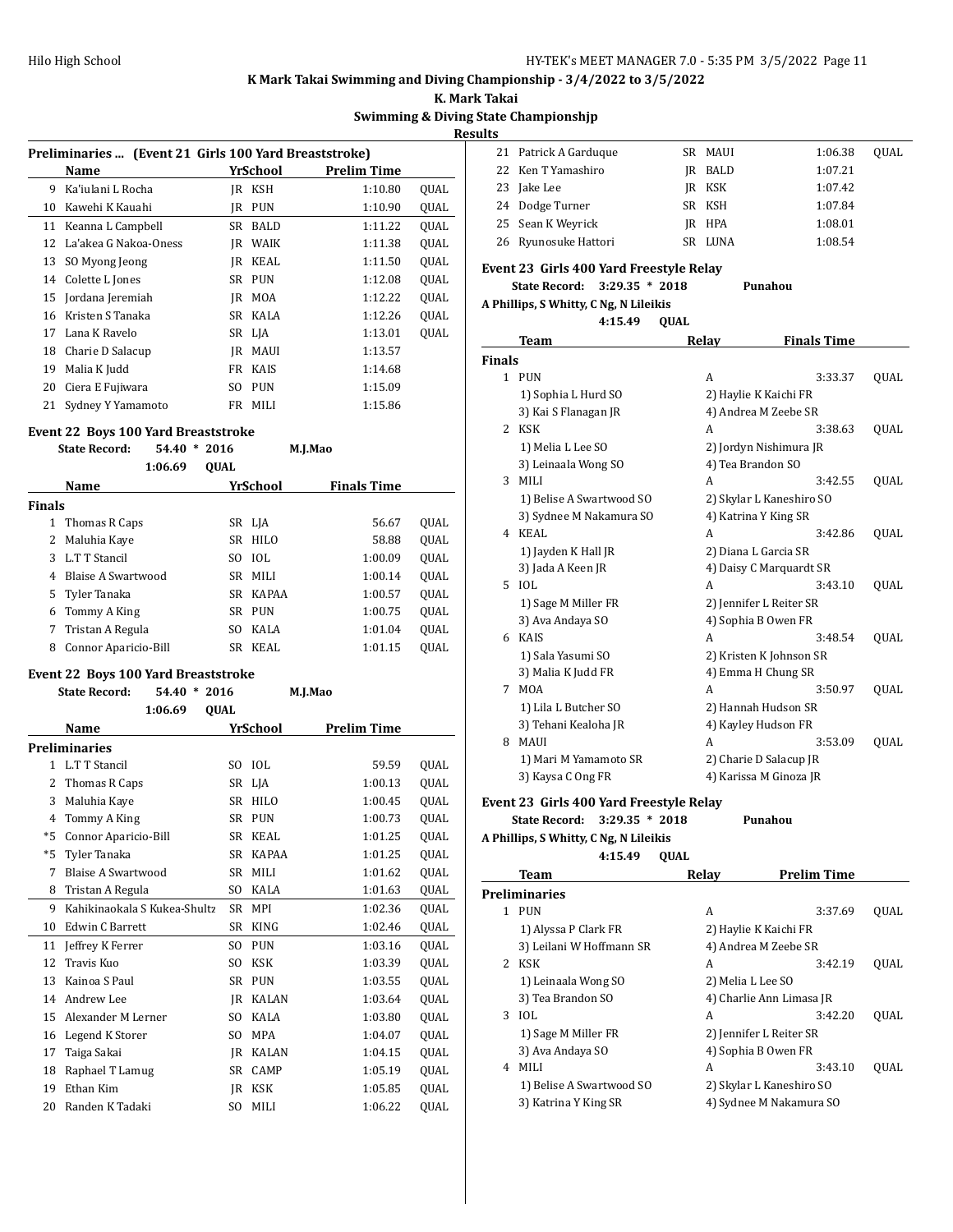**Event 24 Boys 400 Yard Freestyle Relay**

**State Record: 3:06.01 \* 2018 Punahou**

## **K Mark Takai Swimming and Diving Championship - 3/4/2022 to 3/5/2022**

**K. Mark Takai**

## **Swimming & Diving State Championshjp**

#### **Results**

|     | Preliminaries  (Event 23 Girls 400 Yard Freestyle Relay) |       |                              |      |
|-----|----------------------------------------------------------|-------|------------------------------|------|
|     | Team                                                     | Relay | <b>Prelim Time</b>           |      |
| 5   | KEAL                                                     | A     | 3:43.57                      | QUAL |
|     | 1) Jayden K Hall JR                                      |       | 2) Diana L Garcia SR         |      |
|     | 3) Jada A Keen JR                                        |       | 4) Daisy C Marquardt SR      |      |
|     | 6 MOA                                                    | A     | 3:50.89                      | QUAL |
|     | 1) Lila L Butcher SO                                     |       | 2) Hannah Hudson SR          |      |
|     | 3) Tehani Kealoha JR                                     |       | 4) Kayley Hudson FR          |      |
| 7   | KAIS                                                     | A     | 3:51.67                      | QUAL |
|     | 1) Sala Yasumi SO                                        |       | 2) Kristen K Johnson SR      |      |
|     | 3) Malia K Judd FR                                       |       | 4) Emma H Chung SR           |      |
| 8   | MAUI                                                     | A     | 3:53.79                      | QUAL |
|     | 1) Mari M Yamamoto SR                                    |       | 2) Charie D Salacup JR       |      |
|     | 3) Kaysa C Ong FR                                        |       | 4) Karissa M Ginoza JR       |      |
| 9   | <b>KALAN</b>                                             | A     | 3:54.51                      | QUAL |
|     | 1) Lin H Meyers JR                                       |       | 2) Hanabi Oseto FR           |      |
|     | 3) Cienna Toyofuku SR                                    |       | 4) Kokona Watanabe SO        |      |
| 10  | SH                                                       | A     | 3:54.63                      | QUAL |
|     | 1) Tulip M Hori SO                                       |       | 2) Kayla Bush JR             |      |
|     | 3) Kalla K Pellettieri JR                                |       | 4) Helena Colletta JR        |      |
| 11  | <b>ULS</b>                                               | A     | 3:56.49                      | QUAL |
|     | 1) Mia A Monahan SO                                      |       | 2) Cara K Egami FR           |      |
|     | 3) Naomi M Nakaya JR                                     |       | 4) Grace M Monahan SR        |      |
| 12  | MPI                                                      | A     | 3:57.01                      | QUAL |
|     | 1) Elilai Petko JR                                       |       | 2) Kamaile T Palaualelo JR   |      |
|     | 3) Jillian S Price SO                                    |       | 4) Leilani Spies JR          |      |
| 13  | ROOS                                                     | A     | 4:00.90                      | QUAL |
|     | 1) Neve A Dagdagan JR                                    |       | 2) Jayzlyn N Tomisa FR       |      |
|     | 3) Clara Lee SR                                          |       | 4) Malia K Lauret FR         |      |
|     | 14 WAIK                                                  | A     | 4:02.12                      | QUAL |
|     | 1) Akemi O Tominaga SR                                   |       | 2) Natsumi Tomono FR         |      |
|     | 3) Alani S Moore SO                                      |       | 4) Courtney H Kim JR         |      |
| 15  | HILO                                                     | A     | 4:02.56                      | QUAL |
|     | 1) Xochi Gervais SR                                      |       | 2) Maya C Oishi SR           |      |
|     | 3) Marisa A Oishi FR                                     |       | 4) Keona Matsui SR           |      |
|     | 16 BALD                                                  | A     | 4:02.70                      | QUAL |
|     | 1) Lexie Castillo                                        |       | 2) Mikela De Aguiar          |      |
|     | 3) Kylee Takeda                                          |       | 4) Keanna L Campbell SR      |      |
| 17  | KING                                                     | A     | 4:14.85                      | QUAL |
|     | 1) Lily Barrett SO                                       |       | 2) Heather Pease SR          |      |
|     | 3) Kathryn McCall SO                                     |       | 4) Nicole Riemenschneider SO |      |
|     | 18 CAMP                                                  | A     | 4:37.08                      |      |
|     | 1) Kelly S Beesley-Wadzinski JR                          |       | 2) Kaylani L Pascua JR       |      |
|     | 3) Melissa C Guevarra JR                                 |       | 4) Melanie L Toczko FR       |      |
|     | <b>HPA</b>                                               | A     | DFS                          |      |
|     | Declared false start                                     |       |                              |      |
| --- | LJA                                                      | А     | <b>DFS</b>                   |      |
|     | Declared false start                                     |       |                              |      |

|               | T Kawakami, N Peters, J Nekoba, J Gaughan<br>3:58.89 | <b>QUAL</b>        |                                             |      |
|---------------|------------------------------------------------------|--------------------|---------------------------------------------|------|
|               | Team                                                 | <b>Relay</b>       | <b>Finals Time</b>                          |      |
| <b>Finals</b> |                                                      |                    |                                             |      |
|               | 1 PUN                                                | A                  | 3:13.35                                     | QUAL |
|               | 1) Josh S Lee SR                                     | 2) Noa Clark SR    |                                             |      |
|               | 3) Caden Lombard SR                                  |                    | 4) Ken Nakatsu SR                           |      |
|               | 2 KSK                                                | A                  | 3:13.98                                     | QUAL |
|               | 1) Nash Brandon SR                                   |                    | 2) Dustin Kealoha JR                        |      |
|               | 3) Connor P Seminavage SO                            | 4) Daniel Ontai JR |                                             |      |
| 3             | KALA                                                 | A                  | 3:18.02                                     | QUAL |
|               | 1) Luca Courteau JR                                  |                    | 2) Alexander M Lerner SO                    |      |
|               | 3) Tristan A Regula SO                               | 4) Zack West SR    |                                             |      |
|               | 4 HILO                                               | A                  | 3:19.80                                     | QUAL |
|               |                                                      |                    |                                             |      |
|               | 1) Dakota K Domingo SO                               |                    | 2) Kai J Hayashida JR<br>4) Maluhia Kaye SR |      |
|               | 3) Quinten Fernandez SR<br>5 MILI                    | A                  |                                             |      |
|               |                                                      |                    | 3:19.83                                     | QUAL |
|               | 1) Caden J Sato SR                                   |                    | 2) Shota Ferreira JR                        |      |
|               | 3) Jalen T Lum SR                                    |                    | 4) Blaise A Swartwood SR                    |      |
|               | 6 HPA                                                | A                  | 3:21.44                                     | QUAL |
|               | 1) Kouske P Soler JR                                 |                    | 2) Nereo C Loreto JR                        |      |
|               | 3) Kekai J Haines SO                                 | 4) Lucas Duba SO   |                                             |      |
| 7             | KEAL                                                 | A                  | 3:22.21                                     | QUAL |
|               | 1) Aiden D Ankrum JR                                 |                    | 2) Finnegan O Morton SR                     |      |
|               | 3) Nolan J Morton JR                                 |                    | 4) Levi J Childers JR                       |      |
| ---           | IOL                                                  | A                  | DQ                                          |      |
|               | 1) Stone R Miller JR                                 |                    | 2) Finn Arrillaga FR                        |      |
|               | 3) Evan Wong SO                                      |                    | 4) L.T T Stancil SO                         |      |
|               | Event 24 Boys 400 Yard Freestyle Relay               |                    |                                             |      |
|               | <b>State Record:</b><br>$3:06.01 * 2018$             |                    | Punahou                                     |      |
|               | T Kawakami, N Peters, J Nekoba, J Gaughan            |                    |                                             |      |
|               | 3:58.89                                              | <b>QUAL</b>        |                                             |      |
|               | Team                                                 | Relay              | Prelim Time                                 |      |
|               | <b>Preliminaries</b>                                 |                    |                                             |      |
|               | 1 IOL                                                | A                  | 3:15.41                                     | QUAL |
|               | 1) Finn Arrillaga FR                                 | 2) Evan Wong SO    |                                             |      |
|               | 3) Kavan Weeks SR                                    |                    | 4) Chase R Douglass SO                      |      |
|               | 2 PUN                                                | A                  | 3:17.58                                     | QUAL |
|               | 1) Caden Lombard SR                                  |                    | 2) Parker Muench FR                         |      |
|               | 3) Josh S Lee SR                                     |                    | 4) Ken Nakatsu SR                           |      |
|               | 3 KSK                                                | A                  |                                             |      |
|               |                                                      |                    | 3:18.50                                     | QUAL |
|               | 1) Dustin Kealoha JR                                 |                    | 2) Nash Brandon SR                          |      |
|               | 3) Daniel Ontai JR<br>4 MILI                         |                    | 4) Connor P Seminavage SO                   |      |
|               |                                                      | A                  | 3:19.52                                     | QUAL |
|               | 1) Caden J Sato SR                                   |                    | 2) Shota Ferreira JR                        |      |
|               | 3) Jalen T Lum SR                                    |                    | 4) Blaise A Swartwood SR                    |      |
|               | 5 KEAL                                               | A                  | 3:21.15                                     | QUAL |
|               | 1) Aiden D Ankrum JR                                 |                    | 2) Finnegan O Morton SR                     |      |
|               | 3) Nolan J Morton JR                                 |                    | 4) Levi J Childers JR                       |      |
|               | 6 KALA                                               | A                  | 3:22.20                                     | QUAL |
|               | 1) Luca Courteau JR                                  |                    | 2) Alexander M Lerner SO                    |      |

- 
- 3) Tristan A Regula SO 4) Zack West SR